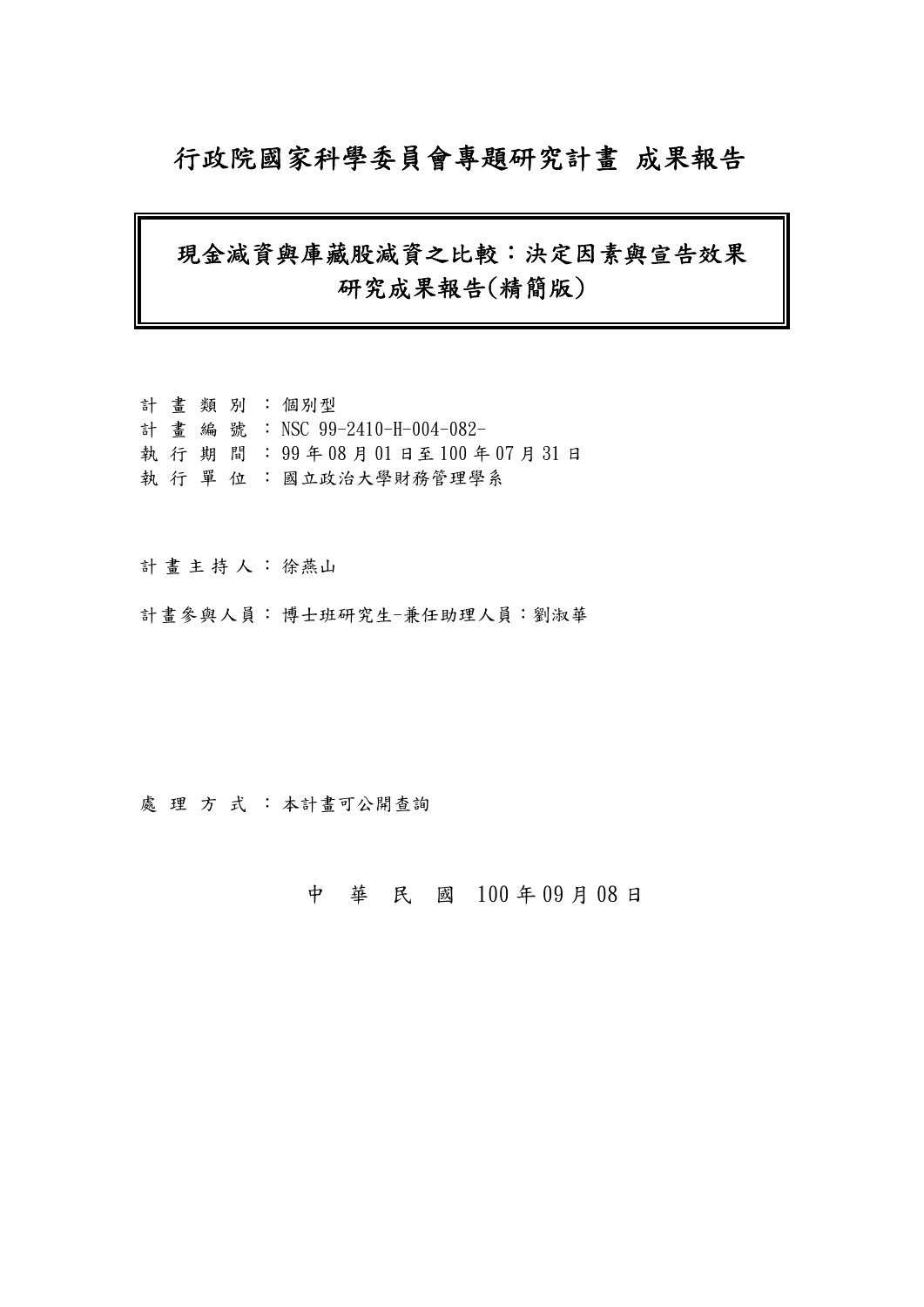# 行政院國家科學委員會補助專題研究計畫 ■成果報告 □期中進度報告

現金減資與庫藏股減資之比較:決定因素與宣告效果

計畫類別:■個別型計畫 □整合型計畫 計書編號: NSC 99-2410-H-044-082-

執行期間: 99 年 8 月 1 日至 100 年 7 月 31 日

執行機構及系所:財務管理學系

計畫主持人:徐燕山

共同主持人:

計畫參與人員:

成果報告類型(依經費核定清單規定繳交):□精簡報告 ■完整報告

本計畫除繳交成果報告外,另須繳交以下出國心得報告:

- □赴國外出差或研習心得報告
- □赴大陸地區出差或研習心得報告
- □出席國際學術會議心得報告
- □國際合作研究計畫國外研究報告

處理方式:除列管計書及下列情形者外,得立即公開查詢

□涉及專利或其他智慧財產權,□一年□二年後可公開查詢

中 華 民 國 100 年 7 月 31 日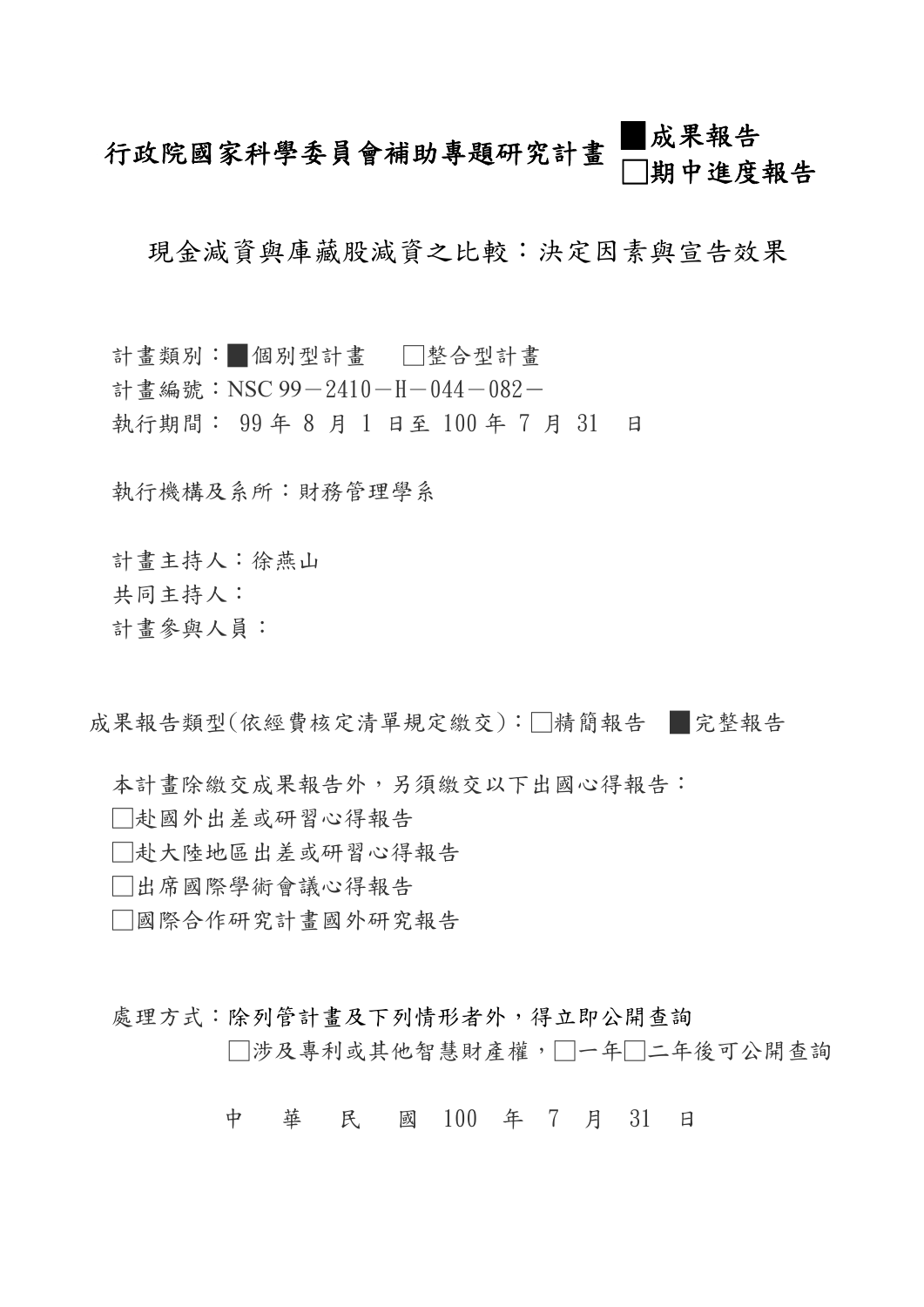### 目錄

| 壹、摘要   |    |
|--------|----|
|        |    |
|        |    |
| 貳、報告內容 |    |
|        |    |
|        |    |
|        |    |
|        |    |
|        |    |
|        |    |
|        |    |
|        |    |
|        | 29 |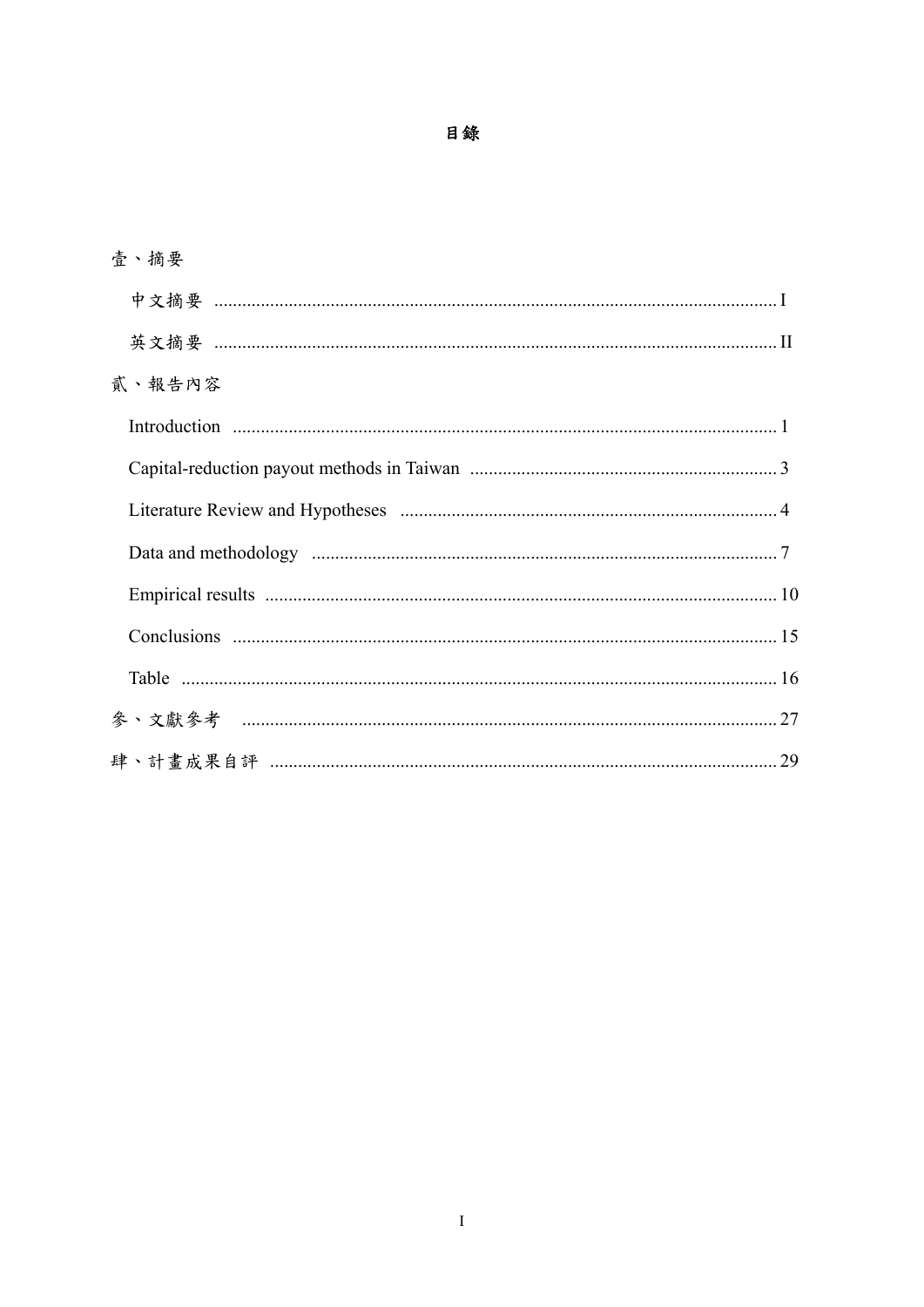摘要

我們探討台灣上市櫃公司面臨資本減資問題時,如何在現金減資與股票購回兩者間作抉 擇。我們提出三種假說:股票供給無彈性假說、擇時假說、與彈性假說,說明上市櫃公 司選擇減資方式的依據。實證發現減資規模相對公司平均交易量較大的公司傾向採用現 金減資,支持股票供給無彈性假說。擇時假說指出當公司股價暴跌時,公司傾向選擇在 公開市場購回股票;反之,當公司股價上漲時,減資公司傾向採用現金減資的方式。我 們的實證結果支持擇時假說。彈性假說指出,因為股票購回的宣告不像現金減資必須執 行,股票購回相對較有彈性。因此,當公司現金流量波動較大或超額資金較低時,減資 公司傾向選擇在公開市場購回股票。

關鍵字: 資本減資支出、供給無彈性、公開市場購回、現金減資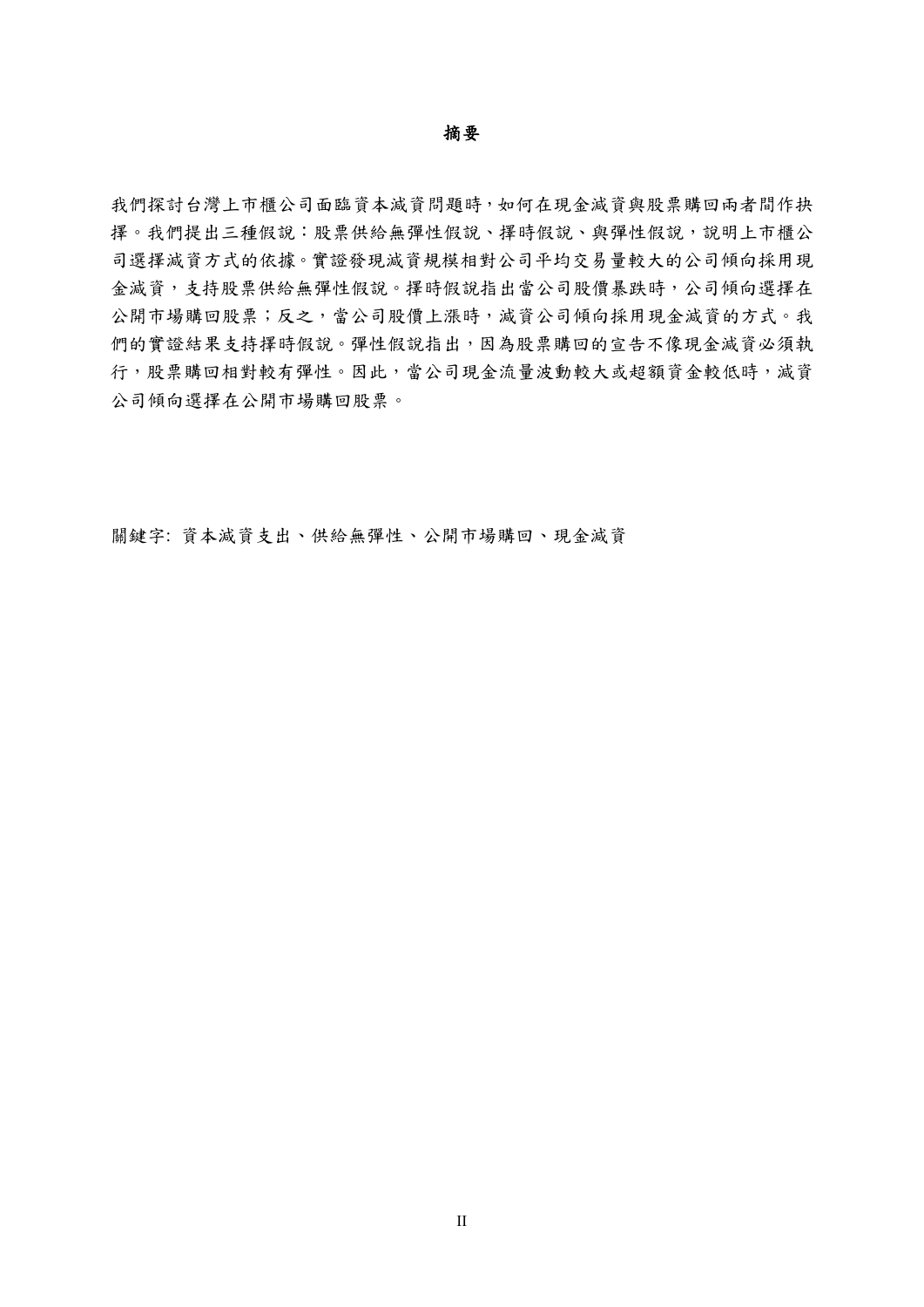#### **Abstract**

We investigate how Taiwanese listed firms' choice over direct cash distributions or open-market repurchases as their capital-reduction payout method. We propose three hypotheses to explain their choice: the supply inelasticity of stock hypothesis, the market-timing hypothesis and the flexibility hypothesis. The supply inelasticity of stock hypothesis suggests that capital-reduction firms are more likely to choose the direct cash distribution as their payout method when the size of capital reduction is relatively large to firms' average trading volume. We find support for this hypothesis. The market-timing hypothesis posits that firms will choose the open-market repurchase when their shares have recently plunged in the market, while they will choose the direct cash distribution when their shares move in the opposite direction. We find strong support for this hypothesis. The flexibility hypothesis argues that as open-market repurchases are not a commitment as direct cash distributions, firms with a greater volatility of their cash flows and/or a lower level of their excess cash are more likely to choose the open-market repurchase as their payout methods. We find weak evidence for this hypothesis.

Key words: Capital-reduction payouts, supply inelasticity, open-market repurchases, direct cash distributions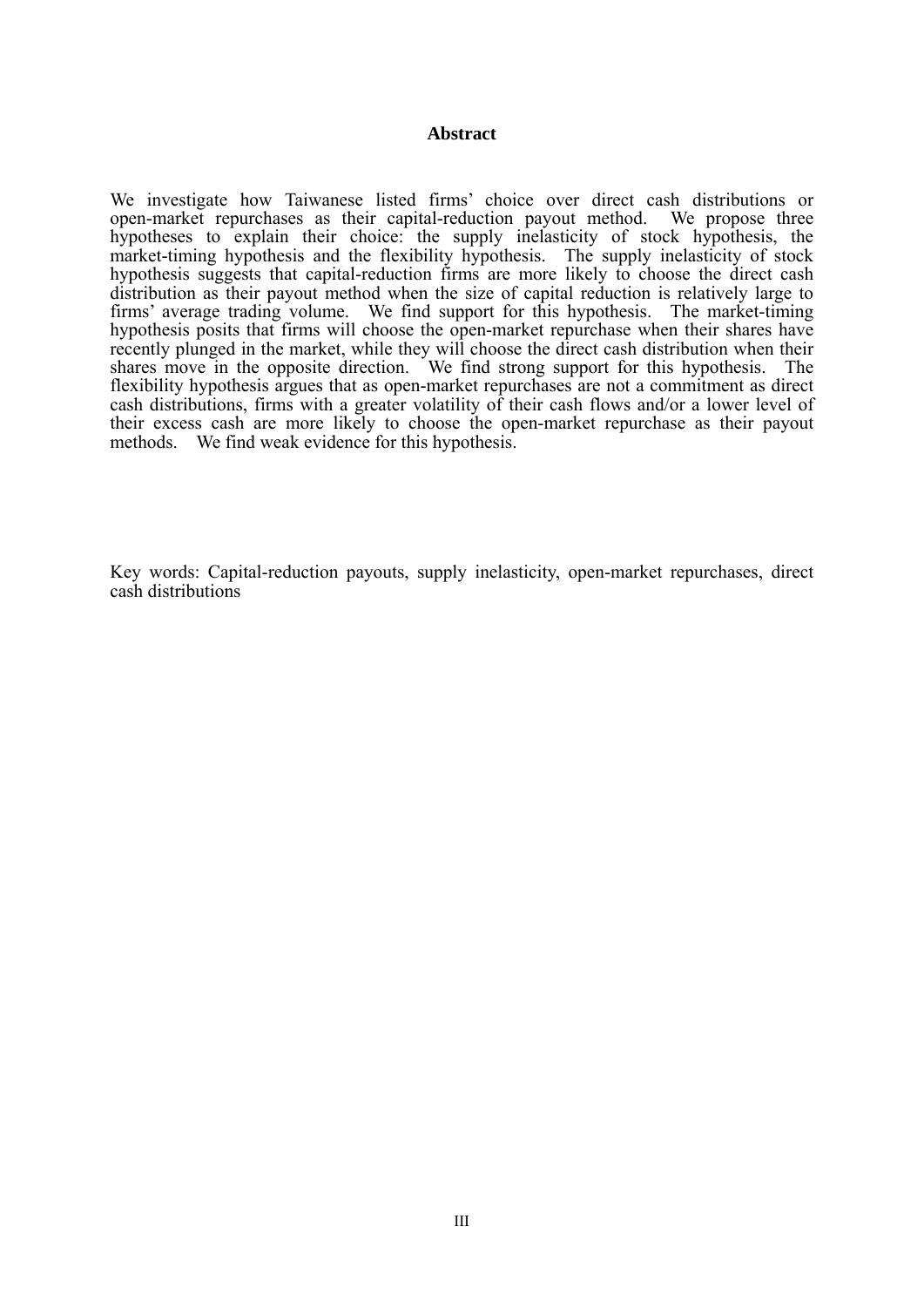#### **The Choice of Capital-reduction Payout Methods in Taiwan**

#### **I. Introduction**

1

The main purpose of this paper is to investigate how Taiwanese firms choose their capital-reduction payout methods. Taiwanese firms that plan to conduct a capital reduction payout currently can either distribute the cash directly to their stockholders or repurchase their own stocks from the markets or both. Prior to the implementation of open-market share repurchase programs in the Taiwan stock markets in 2000, only through a direct cash distribution to their stockholders can Taiwanese firms conduct a capital reduction payout; however, none of them had ever done so before that. Only until the year of 2006, six years after the introduction of open-market repurchase program, did firms begin conducting a direct cash distribution of capital reduction payout, and some of which also had conducted capital reduction payouts through an open market repurchase during the period from 2006 to 2009. This compels us to study how Taiwanese firms choose their capital-reduction payout methods.

In their survey of corporate payout policy, DeAngelo, DeAngelo and Skinner (2008) conclude that flexibility in timing of payouts is an important element of corporate payout policies. Although special dividends offer the same flexibility as repurchases do, special dividends were widely used and now are uncommon; repurchases, however, were rare but are pervasive now in the U.S. In addition, the Skinner (2008) examination on the relation between earnings and both dividends and repurchases suggests that the role of special dividends—especially, the flexibility in timing of payouts—has largely been replaced by stock repurchases.

Special dividends are never a practice in Taiwan, but the Taiwanese direct cash distributions of capital reductions share with the special dividends of the U.S. some common characteristics, such as payout size and frequency; thereby examining the capital-reduction payout methods chosen by Taiwanese firms might enable us to identify which functions the special dividends of the U.S. serve are at work in the Taiwanese direct cash distributions of capital reductions and the additional functions the Taiwanese direct distributions serve in firms' choice of payout methods. Hence, our study will enrich our understandings on the literature of payout policy. $\frac{1}{1}$ 

To investigate these issues, this paper studies a sample of Taiwanese firms that have conducted either open market repurchase programs or cash distributions of capital reductions or both during the period from 2006 to 2009.

To explain how Taiwanese firms choose their payout methods of capital reductions, we

<sup>&</sup>lt;sup>1</sup>As in a capital reduction the share holdings of individual stockholders are reduced proportionally, Taiwanese capital reductions, in formality, are similar to reverse stock splits in which the number of shares held by each individual stockholder is reduced proportionally according to split ratios. But reverse stock splits involve neither capital reductions nor cash distributions, we therefore argue that the Taiwanese direct cash distributions of capital reductions, characteristically, are similar to the special dividends in the U.S., excepting that the former involve no personal taxes as they are treated as a return of capital to stockholders.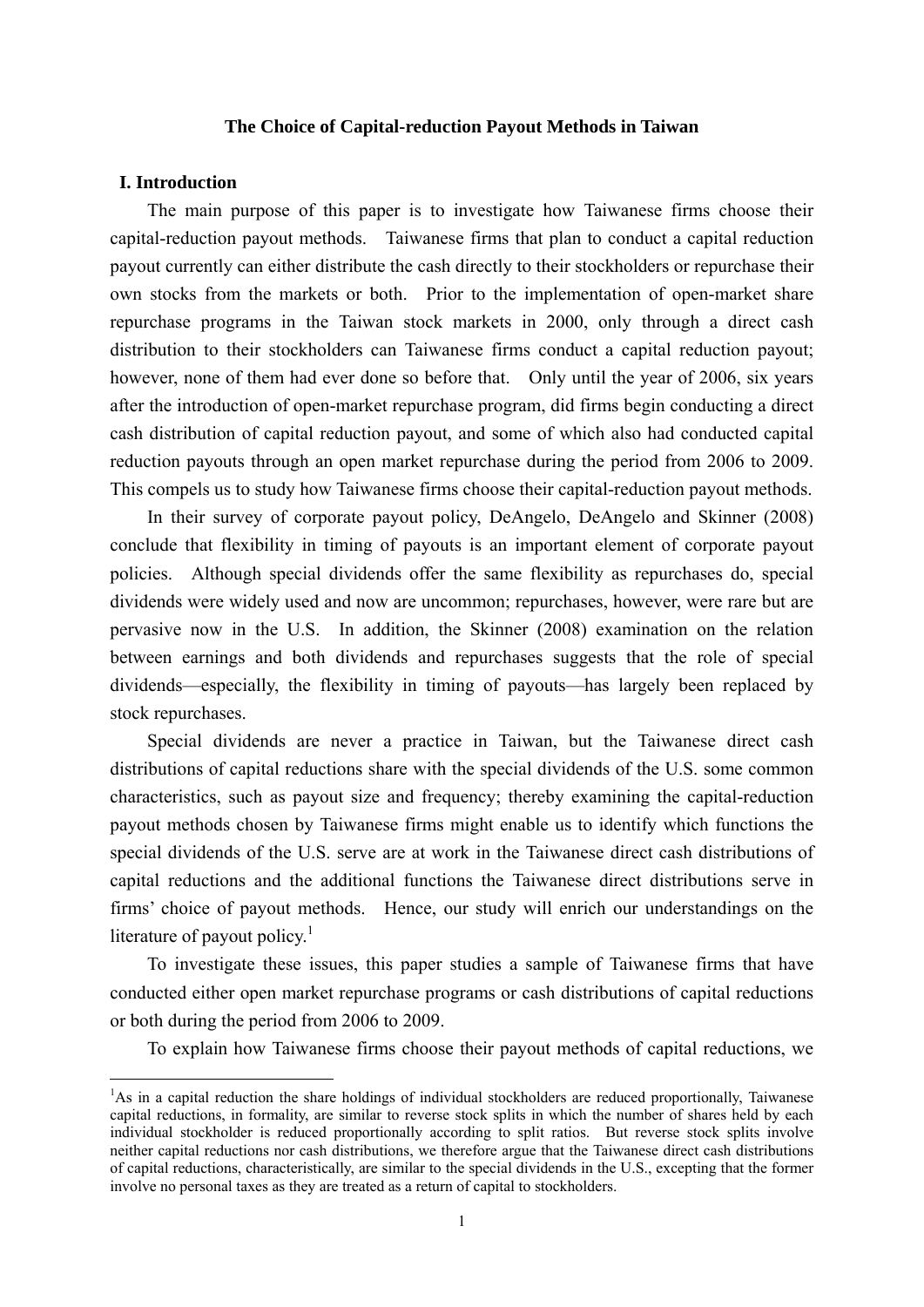examine three hypotheses—the supply inelasticity of stock hypothesis, the market-timing hypothesis, and the flexibility hypothesis. The supply inelasticity of stock hypothesis argues that if their number of shares to be repurchased is relatively large and the supply curve of their stocks is inelastic, firms might choose direct cash distributions as the payout method to avoid the possible short-term price shooting-up of their stocks resulting from their open market repurchasing activities. The supply inelasticity of stock hypothesis thus suggests that firms conducting capital reduction payouts might choose direct cash distributions if payout sizes are relatively large. We show that firms' choice of capital-reduction payout methods is consistent with this hypothesis.

The market-timing hypothesis is based on the premise of information asymmetry between managers and outsiders. Empirical evidence reveals that the long-run performance improves after firms have repurchased their own stocks, suggesting that managers are better able than stockholders to judge whether their stock price is too high or too low. Therefore, firms conducting capital reduction payouts are more likely to adopt share repurchase programs if their stock prices have plunged recently. The market timing hypothesis thus suggests that when their shares have plummeted to a lower level of price, these firms will consider a share repurchase program in order to take advantage of the opportunity of their stocks probably being under-valued. We document strong evidence for this hypothesis.

The flexibility hypothesis posits that in contrast to cash distributions in which a firm is committing to pay out cash to stockholders, repurchase programs are a much more flexible option for capital reduction payouts because they provide firms the flexibility of synchronizing payouts with cash flows; and we know that the greater the volatility of a firm's cash flow is and/or the lower the level of its excess cash is, the greater is the value of this flexibility. The flexibility hypothesis thus suggests that firms conducting capital reduction payouts are more likely to go forward with a repurchase program if the volatility of their cash flows is greater and/or the level of their excess cash is lower. We document weak evidence for this hypothesis.

Prior studies on payout policy have compared the valuation effect either between open market and tender offer repurchase programs (e.g., Comment and Jarrell(1991)) or between specially designated dividends (SDDs) and tender offer share repurchases (e.g., Lang and Litzenberger (1989) and Howe, He, and Kao (1992)). But none of them have ever compared the valuation effect between open market repurchase programs and special dividends in the U.S. The present study will compare the valuation effect of Taiwanese direct cash distributions of capital reductions to that of open market repurchases of capital reductions, furthering our understandings on payout policy.

As we have mentioned above, a cash distribution payout is a commitment by firms, while a share repurchase is not; thereby, we expect that cash distributions, compared to share repurchases, will be more favorably accepted by investors, which will in turn induce a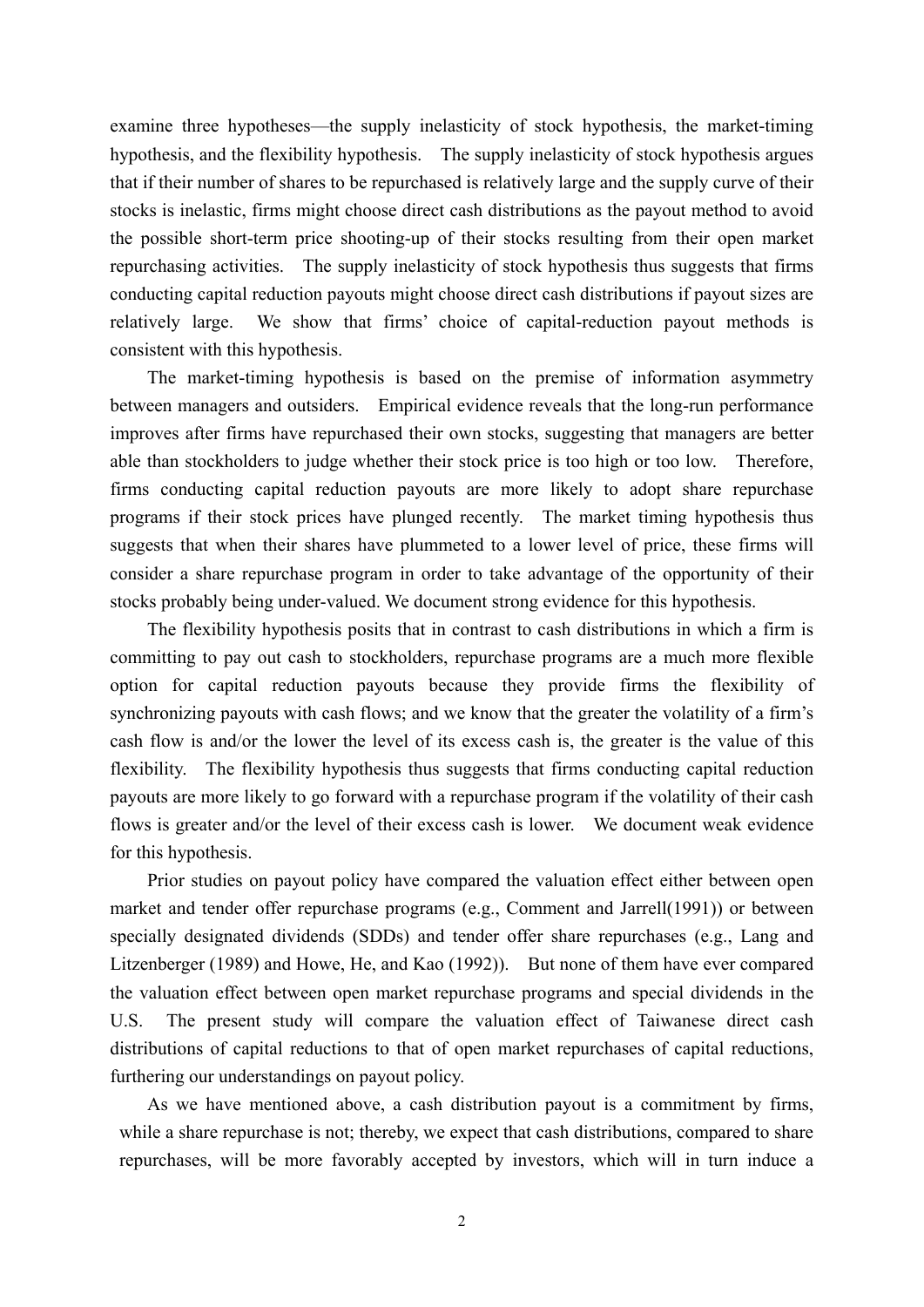greater positive valuation effect. On the other hand, as we also have argued above, firms are more likely to go forward with a share repurchase in down markets; therefore, the signal of shares being undervalued is strong in share repurchase announcements, thereby inducing a greater positive valuation effect. Therefore, to get a better insight of the valuation effect difference between the payout methods *per se*, we have to control the effects of pre-commitment and signaling.

We find that both types of payout are associated with a significantly positive abnormal return for a three-day event period, CAR(0,2). Although the abnormal return for the sample of share repurchases is greater than that for the sample of cash distributions, the difference between them is not significantly different from zero. After controlling for pre-commitment, signaling and firm characteristics, the price reaction to share repurchases is not necessarily stronger.

This paper proceeds as follows. Section 2 describes the capital-reduction payout methods in Taiwan. Section 3 develops the hypotheses. Section 4 presents the data and the methodology. Section 5 presents and discusses the empirical results, and Section 6 concludes.

#### **II. Capital-reduction payout methods in Taiwan**

<u>.</u>

Taiwanese firms can conduct a capital-reduction payout through either share repurchases or cash distributions or both. For the repurchase payout method, ever since the amendment of the Securities and Exchange Act in 2000, firms listed on the Taiwan Stock Exchange or the over-the-counter (OTC) market can employ either open market repurchases or self-tender offers to execute their repurchase programs.<sup>2</sup> Before they begin repurchasing their shares from the market, firms have to file to the Financial Supervisory Commission in Taiwan a report which should specify the following items: an upper limit price of the stock below which firms will repurchase their own shares, a time period of repurchasing less than or equal to the maximum period of two months, a pre-specified number of shares to be repurchased up to the 10% of a firm's capital, and the motivation of the repurchase, either for cancellations of buyback stocks to protect the interest of shareholders or for equity conversions of convertibles or for share transfers to employees.<sup>3</sup>

A repurchase program could end earlier than the ending date specified in the filing report under either of the following two conditions; first, a company has repurchased shares up to the repurchasing dollar amount specified by the company; second, once the market closing price of repurchasing firm's stock, during the repurchasing period, has risen above from

<sup>&</sup>lt;sup>2</sup>Although firms are allowed to repurchase their shares through tender offers, none of them has ever done so during the period of our study.

<sup>&</sup>lt;sup>3</sup>As repurchase programs with the stated purpose either of equity conversions or of share transfers do not necessarily lead to eventual capital reductions, this paper will focus on the cases with the stated purpose of treasury stock write-off, which will lead to capital reductions eventually.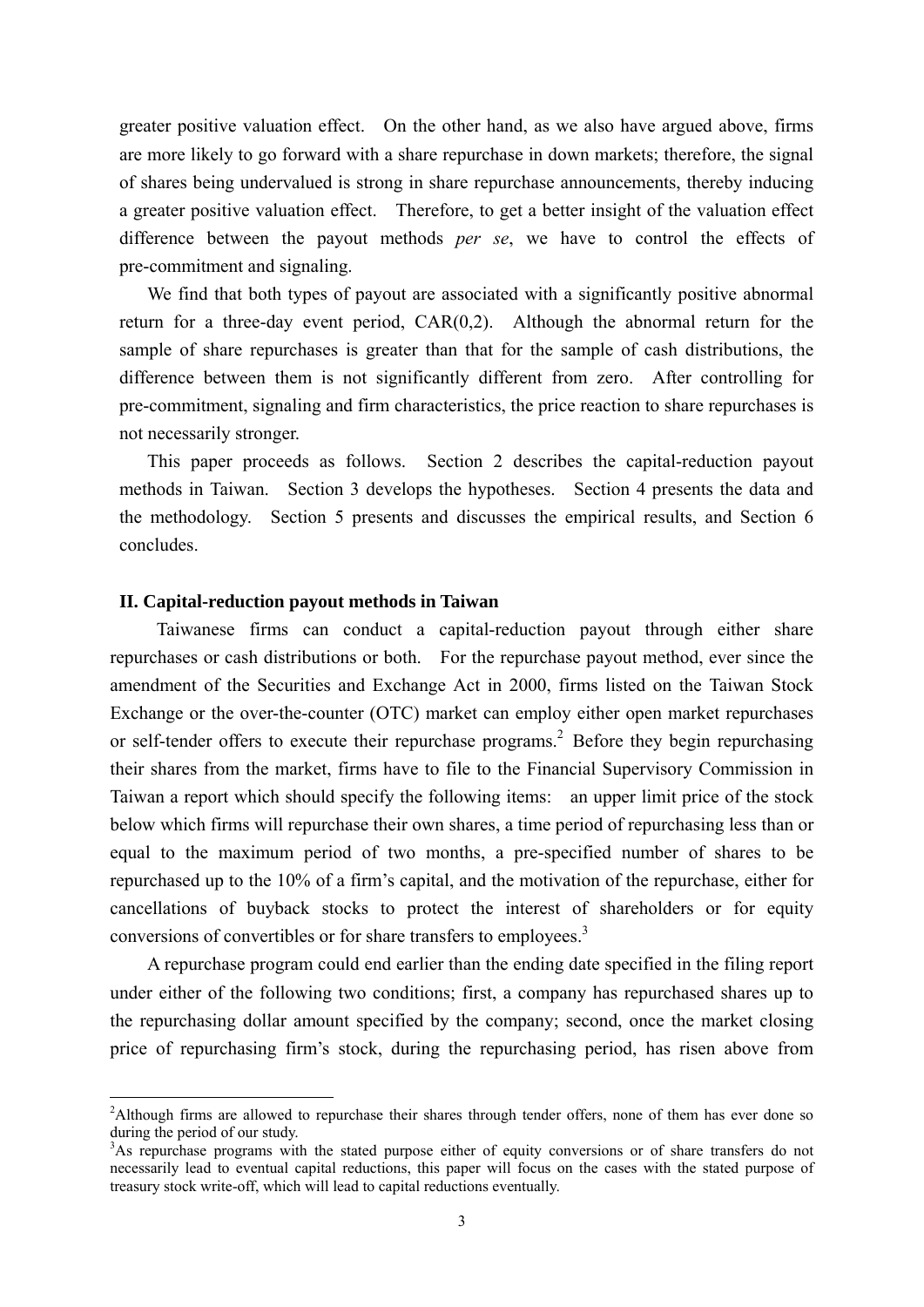below the upper limit price specified in the filing report, a repurchase program expires immediately.

After the end of or the expiration of a repurchase program, firms have to file another report which should describe the number of shares they have repurchased, the average repurchasing price, the actual dollar amount of share repurchase, and the reasons for any shortage of the repurchasing dollar amount originally specified in the filing request.

 To conduct a cash-distribution payout, firms need to follow the regulations specified in Article 167 of the Company Act, which govern firms of conducting capital-reduction cash distributions.<sup>4</sup> After getting approvals from both the meeting of the Board of Directors and the meeting of the stockholders, firms also need to file to the Financial Supervisory Commission in Taiwan an application which will specify the percentage of as well as the purpose of capital reduction, either making-up losses or capital distributions. The procedure for a capital reduction through the Company Act, compared to that for a share repurchase program through the Securities and Exchange Act, is more tedious and the process of it is more time-consuming—normally lasting for a year. $5$ 

#### **III. Literature Review and Hypotheses**

1

 We review the literature that is relevant to the valuation effect and the choice of the two different payout methods we will examine.

#### 1. Valuation effects of capital reduction payouts

Ever since Miller and Modigliani (1961) demonstrated that in perfect markets a firm's payout policy is irrelevant, various theories have tried to explain why firms choose a specific payout method (dividend, share repurchase, special dividend). The majority of these explanations can be classified into three groups according to the frictions they build on: asymmetric information, agency problems, and taxation. This study will compare the valuation effect of cash distributions versus share repurchases against some of the frictions.

Taiwanese cash distributions of capital reduction payouts are similar to special dividends on one aspect that, in contrast to regular cash dividends, they both are "occasional" payouts, suggesting that they are not as likely to be repeated as the "regular" payout. Brickley's (1983) evidence suggests that investors treat special dividends as hedged managerial signals

<sup>&</sup>lt;sup>4</sup>Instead of distributing cash to their stockholders, firms by following the regulations specified in Article 168 of the Company Act can conduct a capital-reduction program with a view to writing off the operating losses having been accumulated on the book. However, the underlying economic incentives between these two types of capital reduction—making-up losses and cash distributions—might be quite different, we therefore will focus only on the cases of cash distributions because their economic incentives are more in line with those of repurchase programs with the purpose of treasury stock write-off.

<sup>&</sup>lt;sup>5</sup>Some argue that since open-market repurchases are allowed to repurchase shares up to the limit of a 10% of a firm's capital, firms that plan to conduct capital reductions with a percentage greater than the 10% limit might be forced to go forward with cash distributions of capital reductions. However, the 10% limit is not a binding because firms can sequentially announce a number of repurchase programs to avoid this constraint. Therefore, what firms are more likely to evaluate in the choice of payout methods is the liquidity of their stocks, instead of the payout size.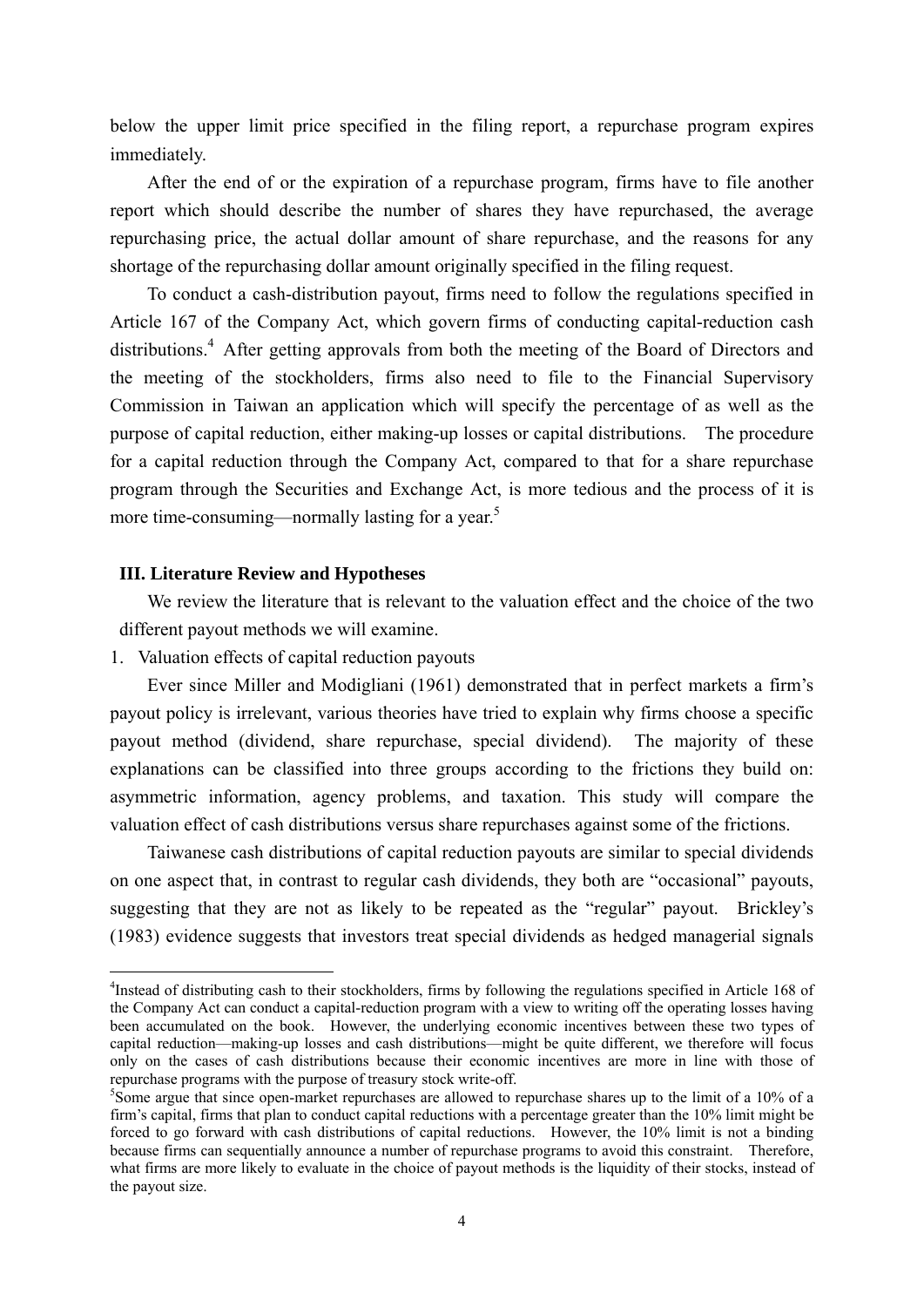about future profitability in that unanticipated specials are associated with weaker market reactions than are regular dividend increases of comparable size. DeAngelo et al. (2000) further argue that special dividends may or may not serve as signals in the conventional sense, depending on whether stockholders interpret them as information about the firm's future profitability as opposed to information about the success of its current restructuring effort. These studies suggest that cash distributions of capital reduction payouts, if they are viewed as equivalents to special dividends in their signaling role, might serve as a signal weaker than that of share repurchases.

The free cash flow hypothesis is another explanation for the positive stock price reaction to the announcements of open market repurchases. Jensen (1986) argues that firms with limited investment opportunities are more likely to have accumulated excess free cash flows and they might be subject to agency problems because managers in these firms have the incentive to invest in value-destroying projects. Managers can announce to distribute excess capital through stock repurchases or (special) dividends, which will induce a positive response from investors to the reductions of agency costs.

Guay and Harford (2000) and Jagannathan et al. (2000), on the other hand, further document that dividends are used to distribute permanent cash flows while stock repurchases are used to distribute transitory cash flows, such as non-operating cash flows. In other words, stock repurchases possess the financial flexibility by enabling management to distribute excess capital in a timely manner. As cash distributions of capital reduction payouts are "occasional" payouts, we posit that being alike stock repurchases they are also likely to be used to distribute transitory excess capital which might result from the success of firms' restructuring efforts in particular. However, cash distributions are different from stock repurchases on one aspect: the announcement of cash distributions is a commitment, while it of stock repurchases is not. Therefore, we expect that cash distributions, compared to stock repurchase, are to induce a stronger response from investors.

Finally, one advantage stock repurchases have over cash dividends is taxation. Although the tax system in Taiwan treats dividends and repurchases the same at the corporate level, stock repurchases are generally tax-advantaged at the personal level because stockholders in Taiwan do not have to pay any tax bill on the capital gains realized from selling out their holding shares, but they have to count the dividends received as their ordinary income and pay tax bills or receive tax credits according to the local imputation tax system. However, cash distributions of capital reduction payouts involve no tax issues because they are treated as the return of the capitals, not as the distribution of earnings, to stockholders previously contributed by them. Thus, the taxation hypothesis does not either favor stock repurchases over cash distributions or favor cash distributions over stock repurchases.

The discussions above do not enable us to concretely conclude which payout method--cash distributions versus stock repurchases--will be associated with a greater positive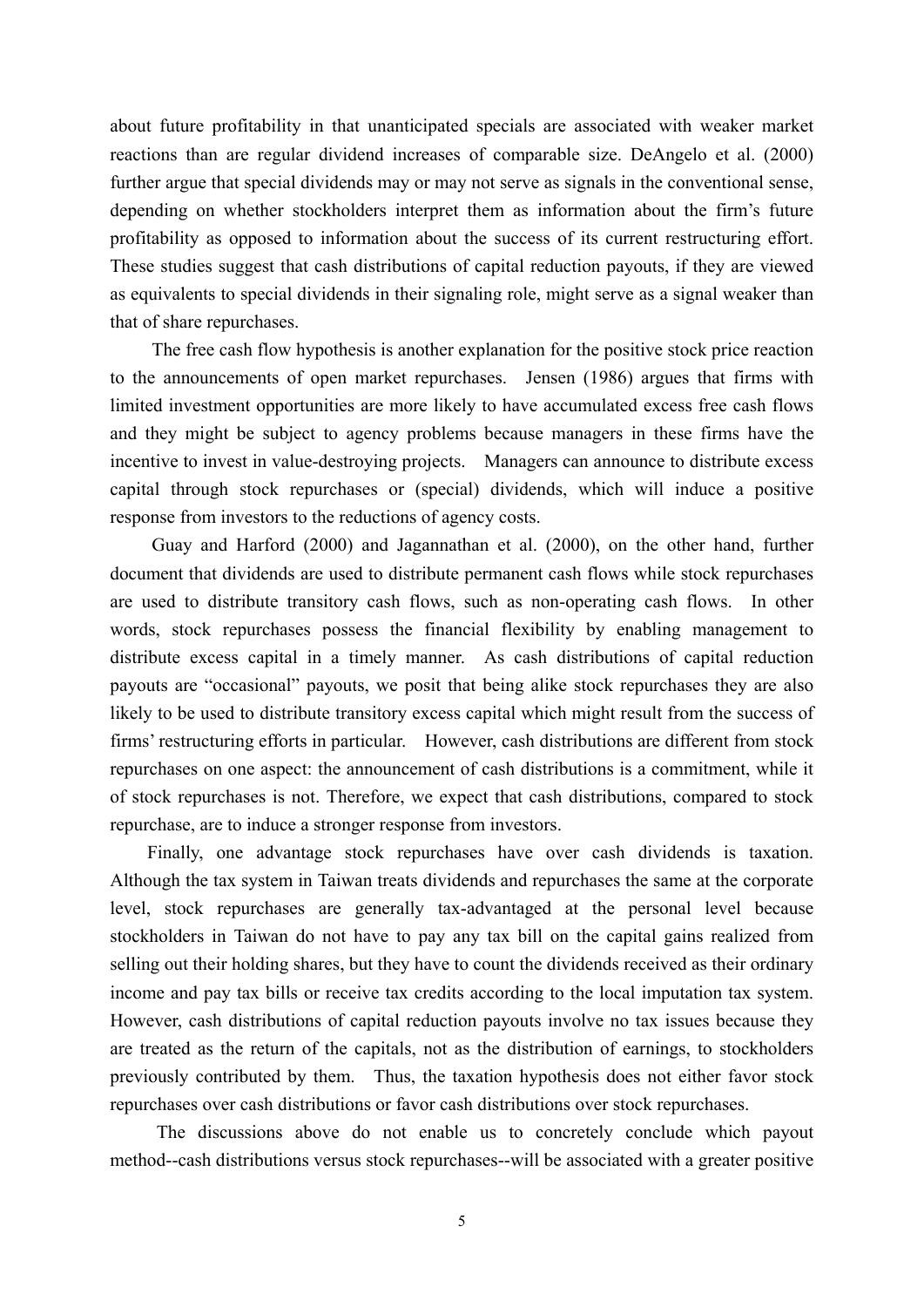price reaction, an issue this study tries to shed some light on.

#### 2. The choice of payout methods

To address the issue of how firms conducting capital reductions choose their payout methods, we propose three hypotheses: the supply inelasticity of stocks hypothesis, the market-timing hypothesis, and the flexibility hypothesis.

#### a. The supply inelasticity of stock hypothesis

Bagwell (1992) documents that firms face upward-sloping supply curves when they repurchase shares in a Dutch auction, and she finds that supply elasticity is larger for firms with large trading volume. Hodrick (1999) examines whether supply elasticity of stock affects a firm's choice between the Dutch auction and fixed-price tender offer repurchase methods, and he finds that firms that chose the Dutch auction instead of the fixed price tender offer are those firms expecting to face greater stock elasticity and they tend to have larger trading volume. These results suggest that a firm's supply inelasticity of stock will affect its choice of payout methods.

As cash distributions of capital-reduction payout involve no trading in the markets, the supply inelasticity of stock hypothesis argues that if the payout size is relatively greater than their trading volumes, firms, in order to avoid the negative impact from an upward-sloped supply curve of their stocks, might choose cash distributions to complete their capital reduction payouts. The supply inelasticity of stock hypothesis thus suggests that Taiwanese firms that plan a capital reduction payout might prefer cash distributions to share repurchases if their payout sizes are relatively larger to their trading volumes.

#### b. The market-timing hypothesis

The market-timing hypothesis is based on the premise of information asymmetry between managers and outsiders. Empirical evidence reveals that the long-run performance improves after firms have repurchased their own stocks, suggesting that managers are better able than stockholders to judge whether their stock price is too high or too low. Ikenberry et al. (1995) is the first to document such evidence. On the other hand, Jagannathan et al. (2000) find that firms repurchase stock following poor stock market performance and increase dividends following good performance, suggesting that managers might think an open-market repurchase program as a positive NPV investment in declining markets and as a negative NPV investment in rising markets.

Recently, Peyer and Vermaelen (2009) have not only documented that open market repurchases are a response to a market overreaction to bad news with the evidence of repurchasing firms having experienced a bigger drop in their stock price in the six months prior to the repurchase announcement, but also that the long-run abnormal returns are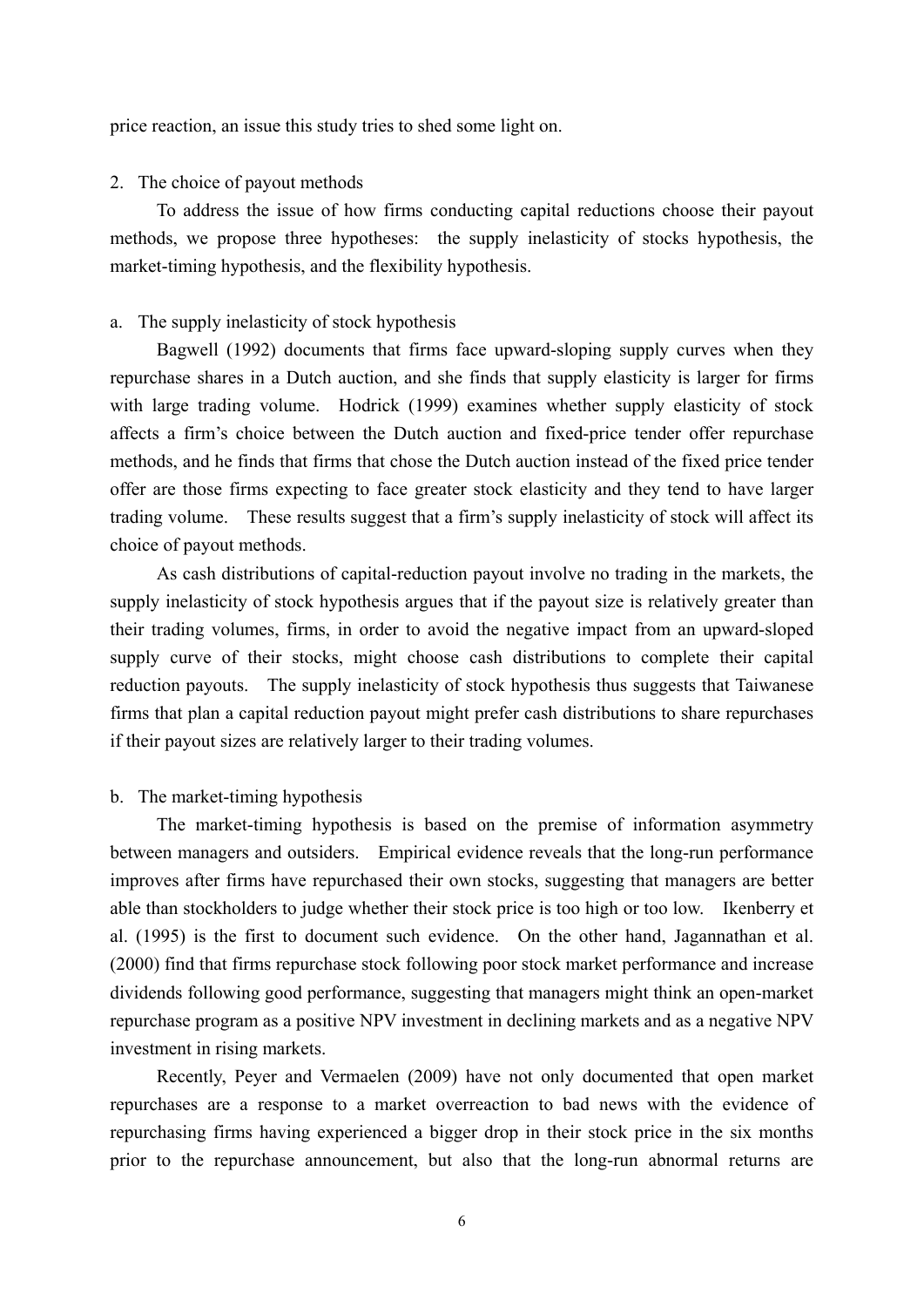statistically significant for the sample of "undervalued" and "best use of money" repurchasing firms which are likely to cancel the shares to be repurchased.

Therefore, Taiwanese firms conducting capital reduction payouts are more likely to adopt share repurchase programs if their stocks are too low, which might be reflected in their recent stock price plunges. The market-timing hypothesis thus suggests that when their shares have recently under-performed in the market, these firms will consider a share repurchase program in order to take advantage of the opportunities of their shares being under-valued.

#### c. The flexibility hypothesis

In contrast to cash distributions in which a firm is committing to pay out cash to stockholders, repurchases are a much more flexible option for capital reduction payouts because open market repurchase programs are not a commitment. As cash distribution payouts are a commitment, firms with a lower level of excess cash or hinging their repurchasing activities on their expected future cash flows are more likely to adopt share repurchases as the payout method to avoid the risk of cash shortages in cash distribution commitments. Jagannathan et al. (2000) document that stock repurchases are used to distribute transitory cash flows such as non-operating cash flows and that repurchasing firms have a greater volatility of cash flows.

Recently, Oded (2008) develop a theoretical model built on the agency costs of free cash to explain how firms determine their payout policies. His model predicts that risky firms—i.e., firms with high variability of return on their investments—are more likely to repurchase than pay dividends, for the incentive to repurchase is provided through gains from adverse selection for which uncertain about future returns is necessary, suggesting that firms with a greater volatility of free cash flows will prefer repurchases over dividends.

The flexibility hypothesis thus suggests that Taiwanese firms that conduct a capital reduction payout are more likely to go forward with a repurchase program if their volatility of cash flow is greater and/or the level of their excess cash is lower.

### **IV. Data and methodology**

### 1. Data

<u>.</u>

We collect a sample of cash distributions of capital reduction announcements and a sample of repurchasing announcements with the motivation of "cancellation of shares repurchased" made by firms listed either on the Taiwan Stock Exchange or on the over-the-counter (OTC) market over the period of 2006 to 2009. $6$  We exclude those events announced by financial firms, because financing activities of financial firms, compared to

<sup>&</sup>lt;sup>6</sup>This sample period is the period of time during which most of Taiwanese cash distributions of capital reductions have occurred.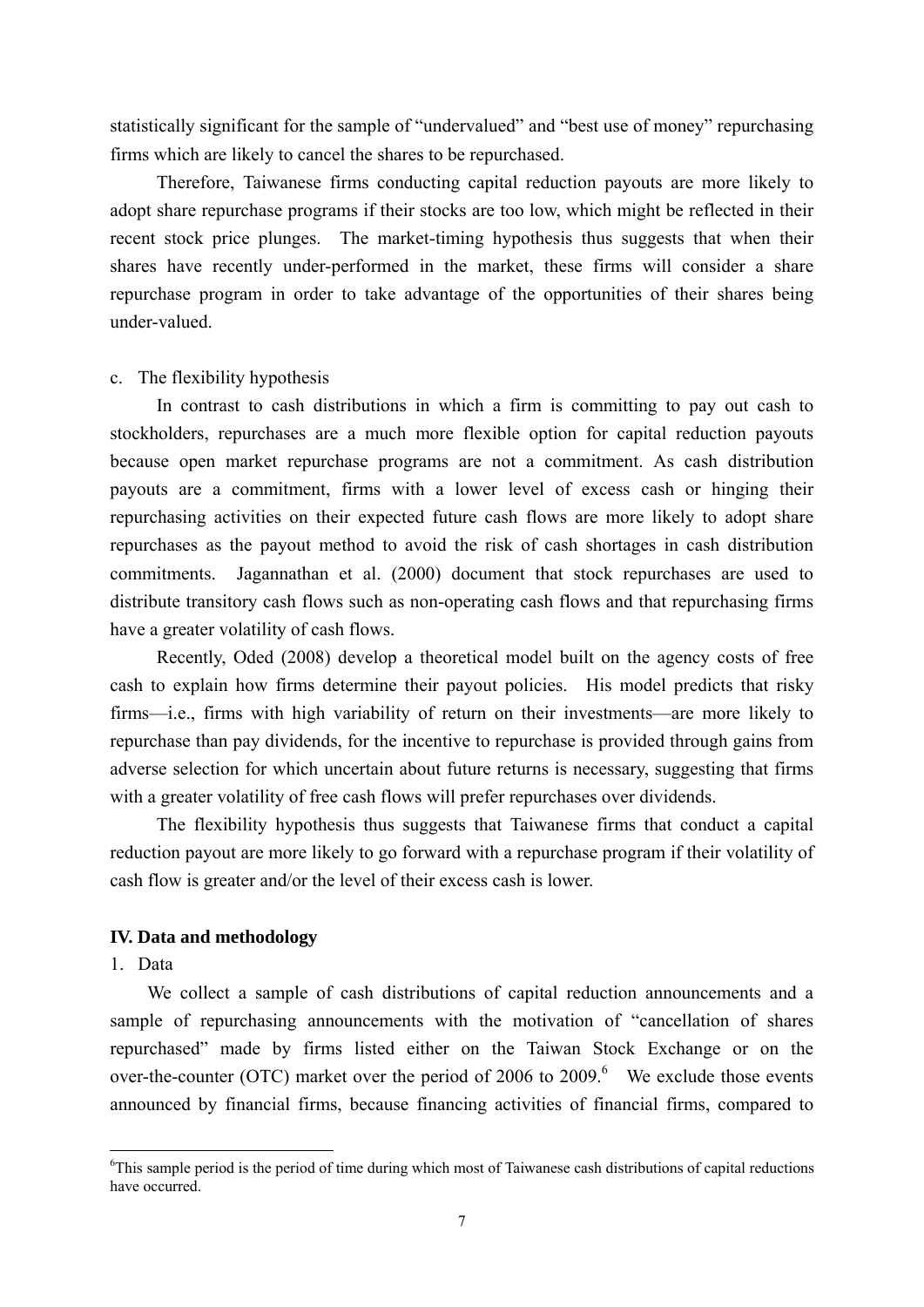industry firms', are more heavily regulated. In addition, to avoid the confounding effects resulting from repeating repurchase announcements made by the same firms during a short time interval, we also exclude those announcements preceded by another announcement within 6 months. The sample size of the cash distribution payouts is 29, while it of share repurchase payouts is between 286. We collect the sample data and the data in the following analyses from the Taiwan Economic Journal (TEJ).

### [Insert Table 1 here]

Table 1 presents the distribution for both samples of cash distributions and share repurchases. Of the 286 repurchases, 196 announcements are from the listed firms on the Taiwan Stock Exchange and 90 are on the over-the-counter (OTC) market. On the other hand, of the 29 cash distributions, 24 distributions are from firms listed on the Taiwan Stock Exchange and 5 are on the OTC market.

We discover that of the 286 repurchases, 185 are from high-tech firms, while 101 are from traditional firms. Of the 29 cash distributions, 23 distributions are from high-tech firms, while six distributions are from traditional firms. The distribution of the repurchase sample is as follows: 40 repurchases in 2006, 37 in 2007, 184 in 2008, and 25 in 2009; the number of repurchases in 2008 is the greatest one, reflecting the fact that the Taiwanese firms have triggered repurchase programs with a view to taking advantage of or lessening the drastic plunge of their stock prices caused by the sub-prime financial crisis. The distribution of our cash-distribution sample is as follows: five distributions in 2006, ten in 2007, six in 2008, and eight in 2009.

#### 2. Methodology

To examine how firms choose their capital reduction payout methods, we estimate a logistic model. The dependent variable takes on two values denoting a share repurchase (*Y*  $=1$ ) and a cash distribution (*Y* = 0). Letting *X* be the matrix of explanatory variables, the logistic model uses the maximum likelihood to estimate the set of coefficients β in the following model:

 $Y = XB + \varepsilon$ , for each outcome  $Y = 0, 1$ ,

where *ε* is assumed to follow a standard normal distribution. The coefficients measure changes in the probability of adopting a share repurchase of capital reduction payouts.

 To examine the explanations of the supply inelasticity of stock hypothesis on the choice of payout methods, we construct two proxy variables: PO/MC and NP/NT; PO is the expected payout size; MC is the market value of payout firm's equity; NP is the equivalent number of shares derived by dividing the payout amounts by the payout firm's stock price on the day preceding the announcement; NT is the average daily trading volume of payout firms, which is calculated from 270 to 21 days prior to the event day. We expect that the greater the values of these two variables, the higher the likelihood that payout firms will adopt the payout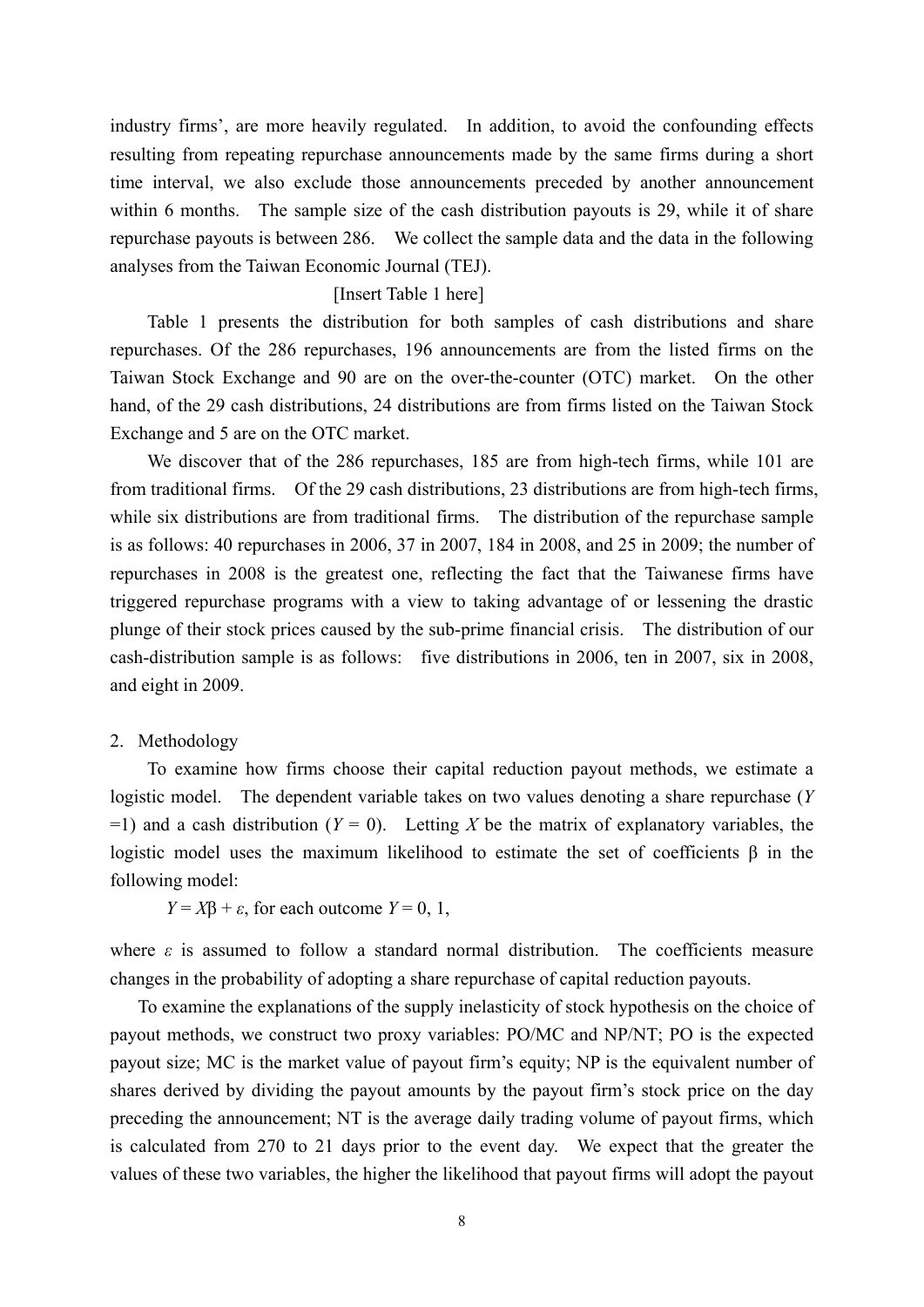method of direct cash distributions.

To verify the market timing hypothesis, we construct two return variables: WR and WAR; WR is a three-month weighted average of stock raw returns of payout firms; WAR is a three-month weighted average of abnormal returns (risk-adjusted returns from the market model) of payout firms. To derive the WR for each individual payout, we first calculate the monthly (arithmetic) average stock return of payout firms for each of the three months before the event day. For the WAR we also construct a three-month weighted abnormal return variable as a weighted average of the calculated monthly average abnormal returns in the three months before the announcement day. The weights are three for the most recent month, two for the next, and one for the third month before the event day. We expect that the greater the values of these two variables, the higher the likelihood that payout firms will adopt the payout method of direct cash distributions.

 To check the validity of the flexibility hypothesis, we construct two variables: VOL and EC; VOL is a 12-quarter estimate of cash flow volatility of payout firms, while EC is the excess cash calculated as the sum of cash and marketable securities in the most recent quarter preceding the event day. We expect that the greater the value of VOL and the lower the level of excess cash, the higher the likelihood that payout firms will adopt the payout method of share repurchase.

Beside these variables associated with our proposed hypotheses, we include the following control variables of firm characteristics: firm size (book value of assets in logarithm), market-to-book value ratio, and leverage ratio (debts/assets).

#### [Insert Table 2 here]

 Table 2 presents the summary statistics of these proxy variables as well as firm characteristic variables for our capital-reduction payout sample. For cash-distribution sample, the median of adjusted payout size (PO/MC) is 9.09%, while for repurchase sample it is 3.20%. These medians are not significantly different at the 5% level according to the Wilcoxon test ( $\text{Z-statistic} = 0.21$ ), although the unconditional distribution of payout sizes for cash-distribution firms indicates that their payout size is greater than that for repurchase sample. On the other hand, for cash-distribution sample the median ratio of the number of shares to be retired to the average daily trading volume (NP/NT) is 11.59%, while for repurchase sample it is 5.03%; nor are these medians are significantly different at the 5% level ( $Z$ -statistic = 0.21).

 For direct cash distributions, the median unadjusted stock return (WR) of payout firms is equal to 2.65%, while for repurchases it is equal to -5.65%. These medians are significantly different at the  $1\%$  level (Z-statistic = 4.88). For direct cash distributions, the median adjusted return (WAR) is 0.60%, while for repurchases it is -1.25%. These medians are not significantly different at the conventional level. The different results generated from by using different measures of (unadjusted or adjusted) return suggests that direct cash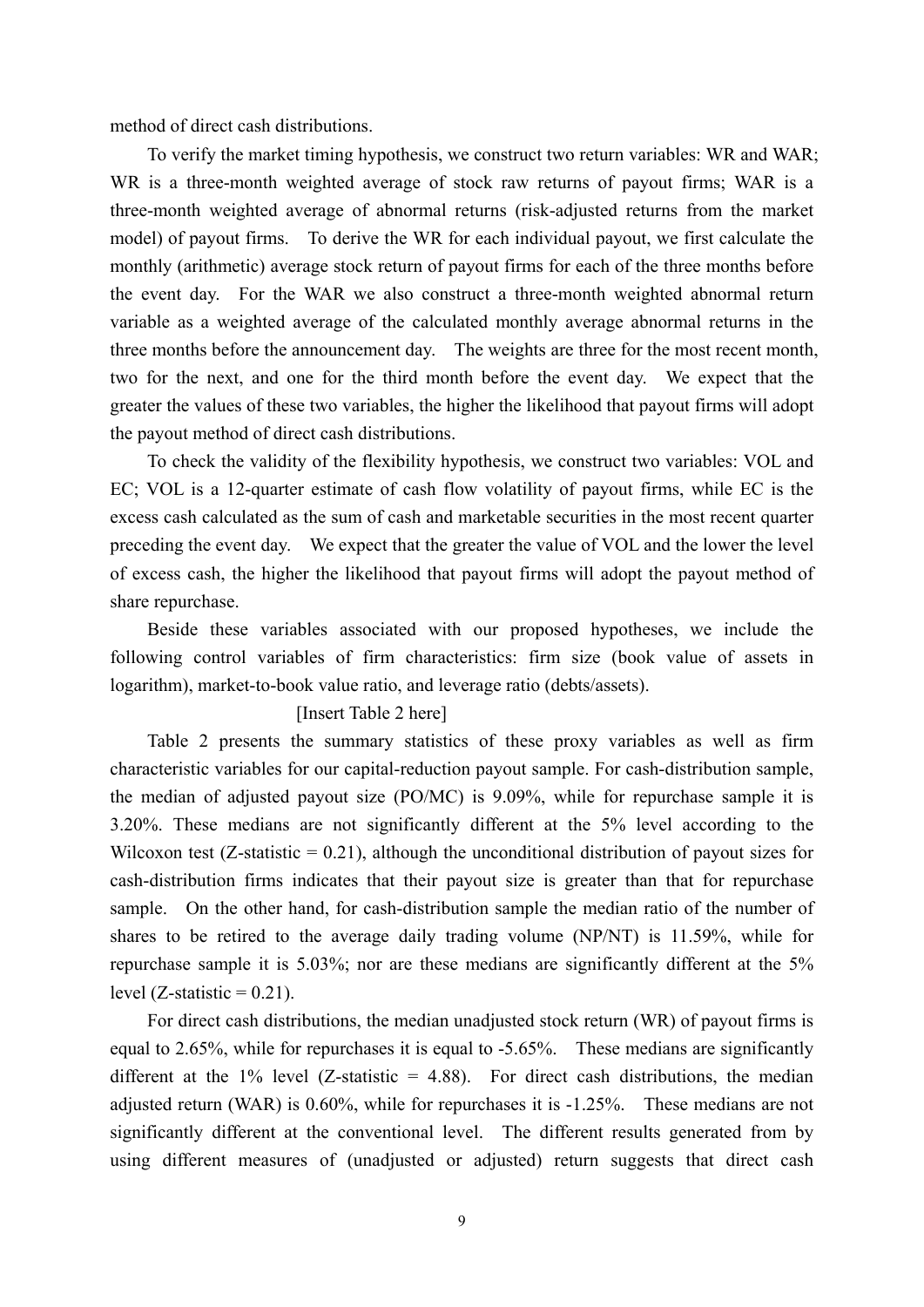distributions are more likely to be adopted in rising markets, while repurchases in declining markets.

 For direct cash distributions, the median ratio of excess cash to total assets is 16%, while for repurchases it is 8%. These medians are significantly different at the 5% level. On the other hand, for direct cash distributions the median volatility of free cash flows is 4%, while for repurchases it is 4%, suggesting that the cash flows associated with cash-distribution firms are as stable as with those of repurchasing firms.

For the firm characteristics, we discover that for cash distributions the median leverage ratio (Leverage) is 0.21, while for repurchases it is 0.33. These medians are significantly different at the 1% level according to the Wilcoxon test (Z-statistic  $= -3.29$ ). Thus, the unconditional distribution of leverage ratios for repurchase firms indicates that they are much more leveraged than cash-distribution firms.

 For cash distributions the median market-to-book value ratio (M/B ratio) is 1.32, while for repurchases it is 0.77, indicating that repurchase programs are more likely to be initiated after the stock price has plunged that results in a lower M/B ratio. The median difference is significant at the 1% level (Z-statistic  $= 3.33$ ). Finally, for cash distributions the median firm size (Size, in logarithm of NT\$ billion) is 15.76, while for repurchases it is  $15.37$ .<sup>7</sup> The median difference is significant at the 5% (Z-statistic  $= 1.77$ ), indicating that large firms are more likely to adopt a cash distribution for their capital reductions.

#### **V. Empirical results**

1

#### 1. The valuation effects

We first conduct univariate tests on the abnormal return differences between different payout methods. We employ the market model to calculate the abnormal returns surrounding the announcement period. For each payout announcement, the market model is estimated by regressing 250 trading days of return data of the payout firm on the Taiwan Stock Exchange value-weighted index from 270 to 21 days prior to the event day. Table 3 reports the average abnormal returns of a 41-day event window surrounding the announcement day  $(t=0)$  and the average cumulative abnormal returns for a three-day event period,  $CAR(0,2)$ .

#### [Insert Table 3 here]

The results show that the  $CAR(0,2)$  associated with the cash-distribution sample is 3.45%, which is significant at the  $1\%$  level(t-statistic = 3.14). For the repurchase sample, the CAR(0,2) is 3.91%, which is also significant at the 1% level(t-statistic = 10.63). These results are similar to what have been documented in previous literature. On the other hand, although the CAR(0,2) for the repurchase sample is greater than that for the cash-distribution sample, the test on the median return difference between these two samples yields an

<sup>&</sup>lt;sup>7</sup>During the sample period, the exchange rate ranged NT\$30~NT\$35/US\$1.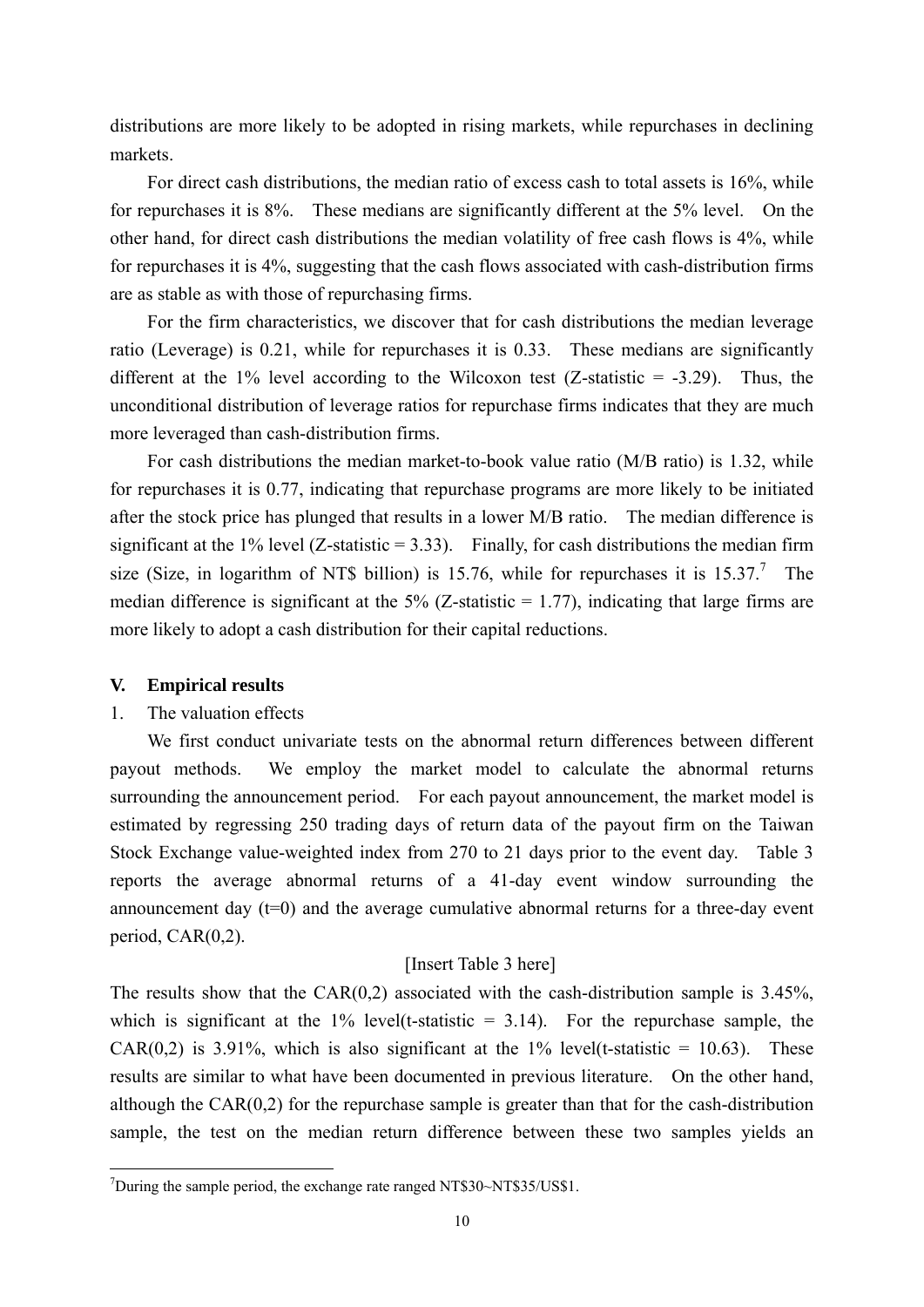insignificant result ( $p = 0.83$ ).

Next, we conduct multivariate tests to examine the return difference between these two payout methods after controlling for firm characteristic variables, i.e., firm size, book-to-market value ratio, and leverage ratio, as well as some of the explanatory variables of the choice of the capital-reduction payout methods.

### [Insert Table 4 here]

Table 4 presents the regression analyses that relate the cumulative abnormal return over a three-day window period, CAR(0,2), to firm characteristic variables and the choice variables of the capital-reduction payout methods. Regression 1 of Table 4 shows that the coefficient of the Dummy variable, which is set equal to 1 for repurchases and 0 otherwise, is not significant (t-statistic  $= 0.41$ ), indicating that the mean return difference between repurchases and cash distributions is not significant even after the adjustment for the impacts of payout characteristics. And the results show that the greater a capital-reduction firm's stock price has declined prior to the announcement, its cumulative abnormal return will be greater.

In Regression 2 of Table 4, we add in firm characteristics variables. The results from Regression 2 are qualitatively similar to what we have found in Regression 1. Thus, the multivariate tests, similar to the univariate test, suggest that the valuation effect difference between the payout methods is not significantly different.

 On the other hand, the coefficient of WR either in Regression 1 or in Regression 2 is negative and significantly different from zero, indicating that firms announce a capital reduction following a more severe decline of their stock prices, their stock prices will react more favorably to the announcements.<sup>8</sup>

#### 2. The choice of payout methods

1

Table 5 shows the results of logistic analyses that relate firms' choice of a cash distribution or a repurchase to payout characteristics and/or firm characteristics. Regression 1 of Table 5 shows that the coefficient of NP/NT is negative and significantly different from zero ( $p < 1\%$ ), suggesting that firms are more likely to adopt a cash-distribution for their capital reductions when the size of reductions relative the trading volume is large. This result is consistent with the supply inelasticity of stock hypothesis. On the other hand, the coefficient of PO/MC is also negative but not significantly different from zero ( $p = 18\%$ ), suggesting that the variable of NP/NT has accounted for the effect of the variable of PO/MC on the choice of payout methods.<sup>9</sup>

#### [Insert Table 5 here]

The coefficient of WR is negative and significantly different from zero ( $p < 1\%$ ),

<sup>&</sup>lt;sup>8</sup> Because the sample size difference between direct cash distributions and open market repurchases, 29 versus 286, is so large, we have to be cautious about this explanation. The result might be solely driven by the open market repurchases.

<sup>&</sup>lt;sup>9</sup>When we exclude the variable of NP/NT from the regression, the coefficient of PO/MC becomes significant.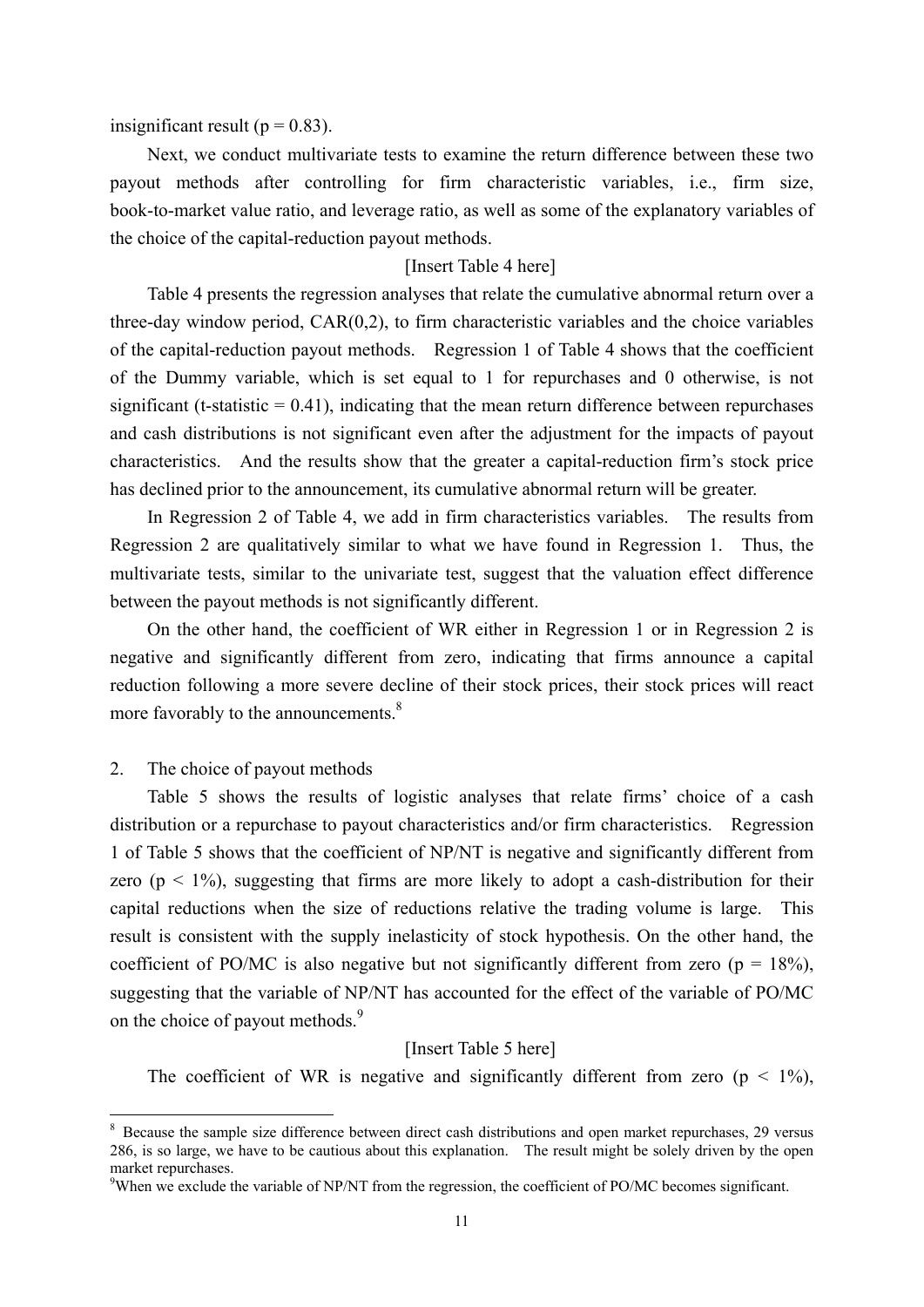suggesting that firms are more likely to adopt a repurchase for their capital reductions after their stock prices have recently declined. This result is consistent with the market-timing hypothesis, which argues that firms are more likely to adopt a repurchase program for their capital reduction payouts after their stock prices have plunged. On the other hand, the coefficient of WAR is also positive but not significantly different from zero ( $p = 86\%$ ), suggesting that the variable of AR might also have explained away the effect of the variable of WAR $10$ 

Finally, the coefficient of EC is also negative and significantly different from zero ( $p =$ 4%), suggesting that firms with low excess cash choose repurchases instead of cash distributions, avoiding future payout commitments. This result is consistent with the flexibility hypothesis.<sup>11</sup> The coefficient of VOL is positive but not significantly different from zero ( $p = 55\%$ ).

 Regression 2 of Table 5 adds in the control variables of firm characteristics, including firm size, leverage ratio, and market to book value. The results on the proxy variables for our three hypotheses are qualitatively similar to those in Regression 1, except that the coefficient of EC becomes insignificant ( $p = 18\%$ ). On the other hand, the coefficient of Size (firm size) is negative and significantly different from zero  $(p = 8\%)$ , suggesting that the firms choosing the cash-distribution payout method are more likely to be large firms whose payout sizes are also likely to be larger. The coefficient of MB is negative, but not significant. The coefficient of Leverage is positive and significantly different from zero ( $p =$ 7%), indicating that the firms choosing the open-market repurchases are more likely to have a higher debt ratio, translating into a lower level of excess cash associated with these firms.

The results indicate that the market condition variables—NP/NT and WR—have a first order impact on the choice of capital-reduction payout methods, while the firm characteristic variables—Size and Leverage—have a second order impact. The significance of NP/NT variable and the insignificance of both EC and VOL variables suggest that the flexibility (which firms can adapt to suit the conditions of their future cash flow and its fluctuation) associated with open market repurchases is overwhelmed by the stock trading conditions of the firms conducting capital-reduction payouts.<sup>12</sup> In other words, the liquidity, for which NP/NT intends to proxy, of and the price level, for which WR intends to proxy, of stock do matter more than firms' characteristics in their choice of payout method.

1

 $10$ After we have excluded the variable of AR from the regression, the coefficient of WAR becomes negative and is significantly different from zero.

<sup>&</sup>lt;sup>11</sup>In the corporate governance literature, Harford et al. (2008) find that firms with weaker corporate governance structures have lower excess cash and choose to repurchase instead of increasing dividends in order to avoid payout commitments. Another explanation without appealing to excess cash is that managers in the firms with weaker corporate governance structures choose to repurchase in order to increase their voting ownership percentage.

<sup>&</sup>lt;sup>12</sup>When we include both the variables of PO/MC and Size, but without the variable of NP/NT, in the regression analysis, we find that both the coefficients are significantly different from zero, suggesting that PO/MC is likely to be a proxy for market conditions, instead of firm characteristics.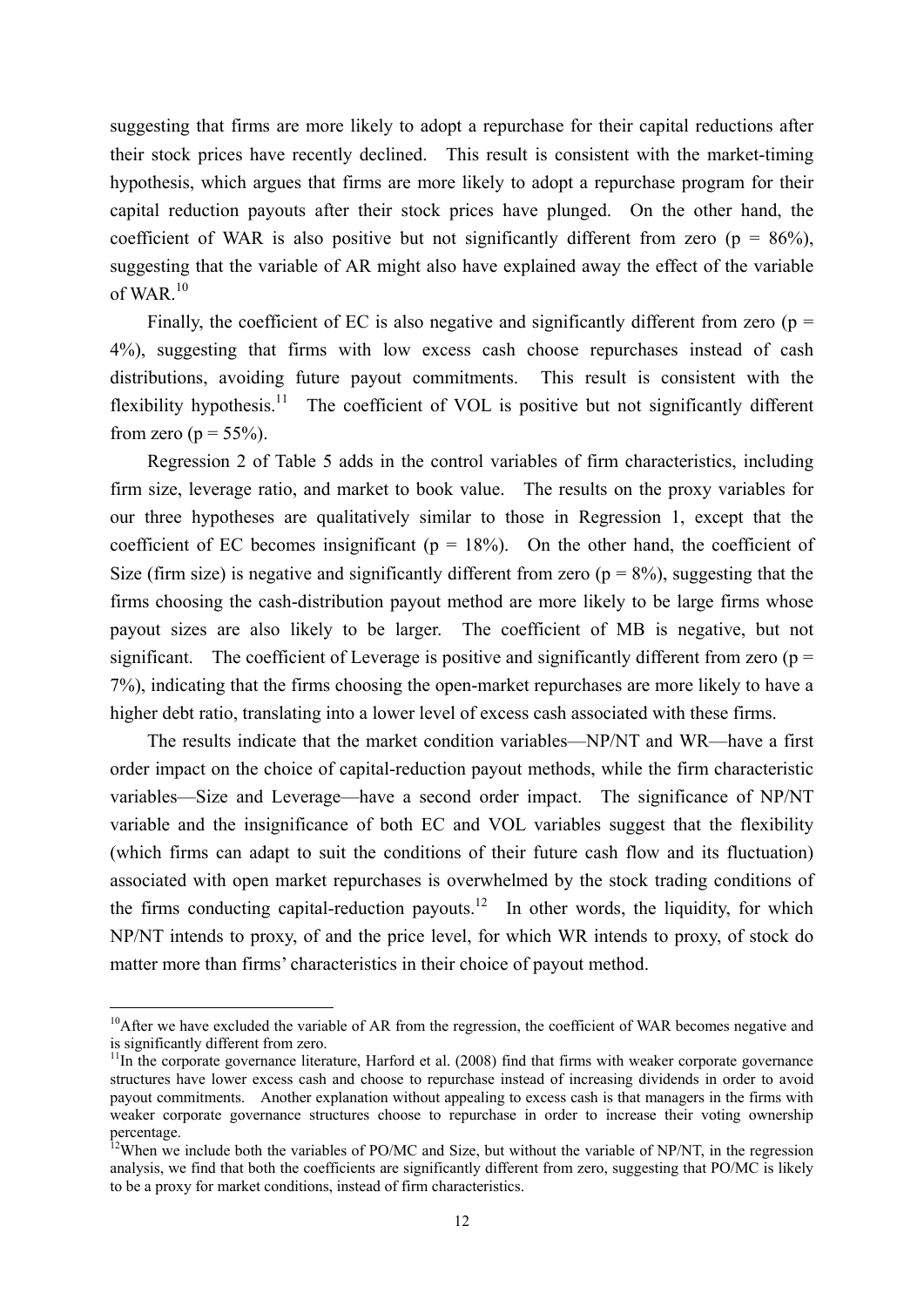On the other hand, the significance of WR variable suggests that the direct cash distributions complement the open-market repurchases for providing firms with capital-reduction payout options under different market conditions. And this is the flexibility possessed by the direct cash distributions, not having been and unlikely to be replaced by the open-market repurchases.

#### 3. Robustness checks

<u>.</u>

To check the robustness of our results, we conduct the following tests.

a. Tests on the sub-samples of share repurchase payouts with different thresholds of completion rate

If the share repurchase is not a commitment, bad firms could mimic good ones by announcing a repurchase program, thereby enjoying price appreciation today and refraining themselves from repurchasing. Oded (2005) presents a separating equilibrium model in which he assumes that good firms do not incur any cost when they announce a repurchase program, while mimicry by bad firms is costly. Therefore, bad firms might not be able to mimic good ones. However, bad firms might mimic since we have not observed any obvious penalty being imposed on such bad firms' mimicry.

To lessen the possible effect of mimicry by bad firms on the robustness of our results, we conduct a test on a sub-sample of share repurchase payouts which excludes those repurchases with an actual completion rate of less than  $50\%$  (or  $70\%$ ).<sup>13</sup> As the results from these two sub-samples, 50% and 70% completion rates, are qualitatively similar in all aspects, we, therefore, hereby just report the results based on the actual completion rate of at least  $50\%$ .<sup>14</sup>

### [Insert Table 6 here]

Table 6 presents the distribution for both samples of cash distributions and share repurchases. It shows that the number of share repurchases is 91, reduced approximately by a scale of two-thirds from the sample size of 286 in the whole sample. And the number of repurchases in different sub-samples grouped either by the Exchange or by the industry or by the year is also reduced roughly by a scale of two-thirds. Therefore, there is no significant bias in the distributions between the sub-sample and the whole sample.

### [Insert Table 7 here]

Table 7 reports the descriptive statistics for market conditional variables and firm characteristic variables for this sample with a completion rate of at least 50%. The results on the median differences of either the market condition variables or the firm characteristic variables between the two sub-samples—direct cash distributions versus open market

<sup>&</sup>lt;sup>13</sup> We have also tried to conduct a robustness test on the sub-sample of repurchases with at least 90% completion rate. However, we do not conduct the analysis because the number of repurchases has declined drastically to 12.

<sup>&</sup>lt;sup>14</sup> The results based on the completion rate of at least 70% are available upon request from the author. The number of repurchases associated with this sub-sample is 53.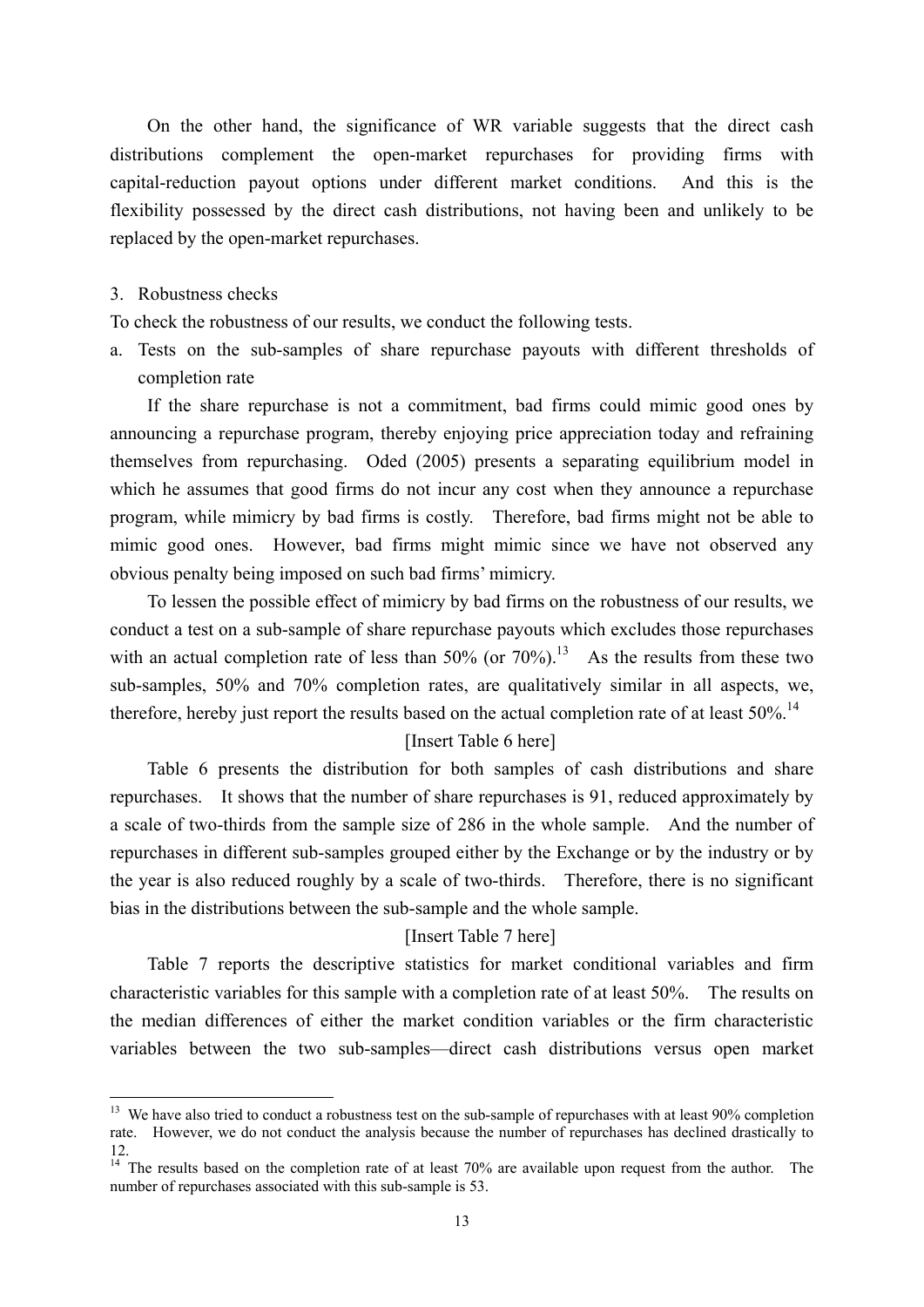repurchases—are qualitatively similar to those associated with the whole sample.

#### [Insert Table 8 here]

 Table 8 shows the results of the logistic analyses on firms' choice of capital-reduction payout methods. Regression 1 of Table 8 shows that the coefficients of NP/NT, AR and EC are all negative and significantly different from zero. These results are qualitatively similar to those reported in Regression 1 of Table 5 for the whole sample. Regression 2 of Table 8 adds in the control variables of firm characteristics. The results from Regression 2, basically, are similar to those reported in Regression 1 of Table 8, except that the coefficient of NP/NT, which is significantly different from zero in Regression 2 of Table 5 for the whole sample, becomes insignificantly. On the contrary, the coefficient of EC, which is not significantly different from zero in Regression 2 of Table 5 for the whole sample, is still significantly different from zero in Regression 2 of Table 8, suggesting that the flexibility associated with open market repurchases is a factor firms will assess before they decide their payout method. b. Tests on the sub-samples formed by the same payout firms

Some of the firms in our cash distribution sample firms have also conducted open market repurchases during the sample period. We zero in on these sample firms to investigate the robustness of our results. We have collected 22 capital-reduction payouts in total, 11 direct cash distributions and 11 open market repurchases.

#### [Insert Table 9 here]

Table 9 reports the descriptive statistics of market conditional variables and firm characteristic variables for both direct cash distributions and open market repurchases. The results on the tests of median difference between these two samples show that the medians of the variables of WAR, EC, and MB associated with direct cash distributions are, respectively, significantly greater than their counterpart medians in the sample of open market repurchase. These univariate tests indicate that a firm's stock price recently outperforms in the market, its level of excess cash is relatively higher and its MB ratio is relatively greater when it chooses the direct cash distribution as the payout method than when it chooses the open market repurchase.

#### [Insert Table 10 here]

Table 10 shows the results of the logistic analyses on firms' choice over direct cash distributions or open-market repurchases as their capital-reduction payout method conducted by the same firms. In the same-firm analyses the variables of firm characteristics as well as some of the market conditional variables are tend to be highly correlated. Therefore, we exclude the firm characteristic variables from our logistic analyses to avoid the issue of collinearity.

Regression 1 of Table 10 shows that the coefficient of PO/MC is negative and significantly different from zero at the 10% level, suggesting that when its size of capital-reduction payouts is relatively greater, a firm will be more likely to choose the direct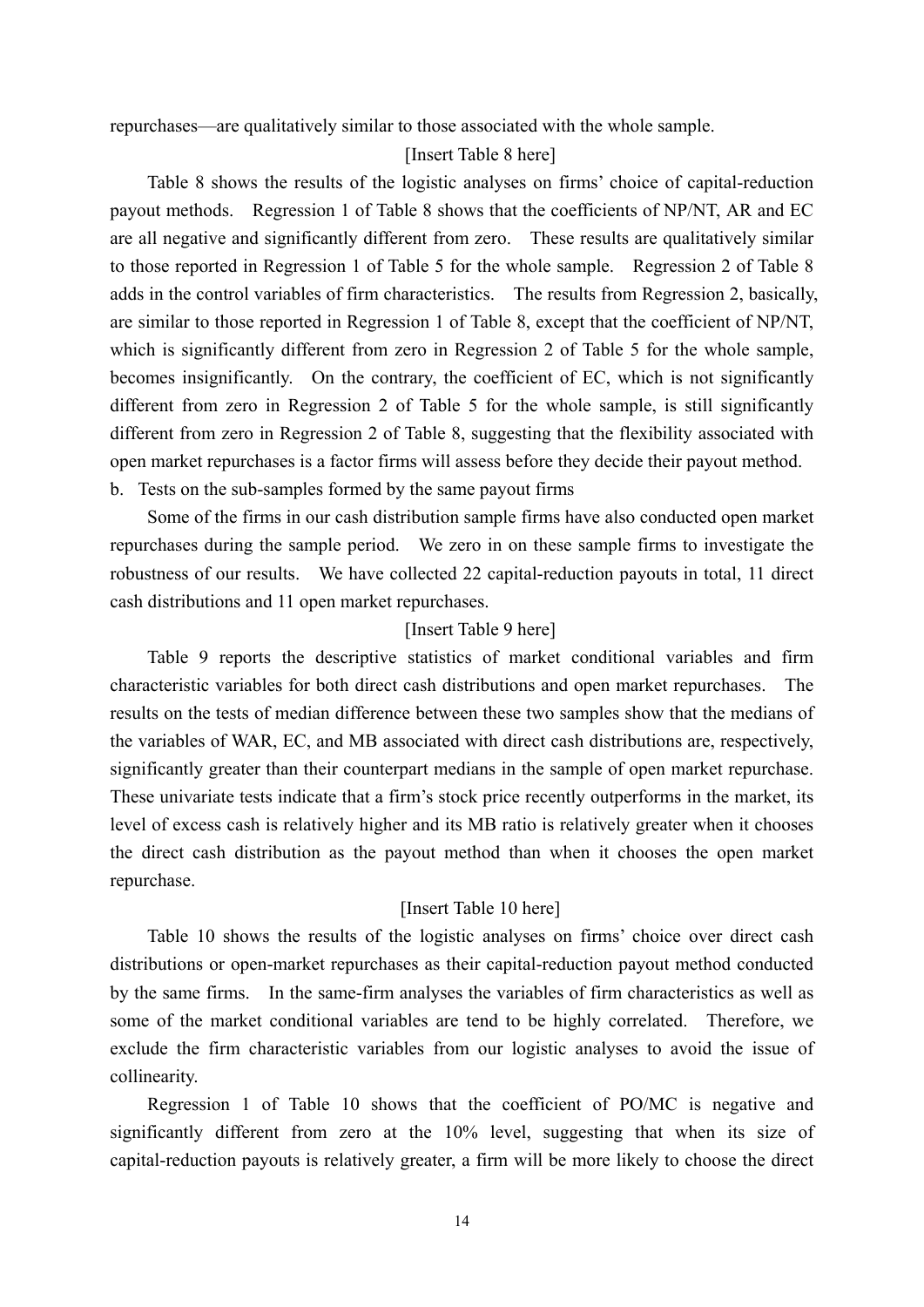cash distribution as the payout method. Regression 2 of Table 10 shows that the coefficient of WR is negative and significantly different from zero at the 10% level, suggesting that when its stock performs relatively better, a firm will likely choose the direct cash distribution. Additionally, the coefficient of EC is also negatively significantly different from zero, indicating that when a firm's excess cash level is relatively higher, it will likely choose the direct cash distribution. These results provide supporting evidence for the three hypotheses, proposed in this study, on firms' choice of capital-reduction payout methods.

#### **VI. Conclusions**

 The choice of payout methods has been the subject of research in payout policy. Our study enriches the literature on firms' choice of their payout methods by empirically investigating how Taiwanese firms choose their payout methods—direct cash distribution versus open market repurchase—in their capital-reduction decisions.

 Our empirical results reveal that of the determinants for capital-reduction payout methods we have investigated, the variable of WR has the strongest influence on firms' choice over a direct cash distribution or an open market repurchase. The evidence suggests that Taiwanese firms use an open market repurchase to conduct a capital-reduction payout when their share price has plunged recently, suggesting that they could have taken the advantage of their shares being under-valued by investors and at the same time boost up their share prices. On the other hand, firms will go forward with a direct cash distribution for their capital-reduction payouts when their shares not being under-valued; and this is the flexibility direct cash distributions possess and not having been assumed by open market repurchases. The results are strongly consistent with the market-timing hypothesis.

 Our results show that the size of a firm's capital-reduction payout relative to its shares' average trade volume is also a factor that capital-reduction firms will take into considerations in their choice of payout method. Our results indicate that Taiwanese capital-reduction firms tend to adopt a direct cash distribution as the payout method when the payout size relative to the average trade volume of shares is large. The evidence is consistent with the supply inelasticity of stocks hypothesis.

 Finally, in some cases of our study our results reveal that the level of the excess cash will affect Taiwanese firms' choice over a direct cash distribution or an open market repurchase. Firms with a lower level of excess cash tend to adopt share repurchases as the payout method to avoid the risk of cash shortage in cash distribution commitments. The result is consistent with the flexibility hypothesis.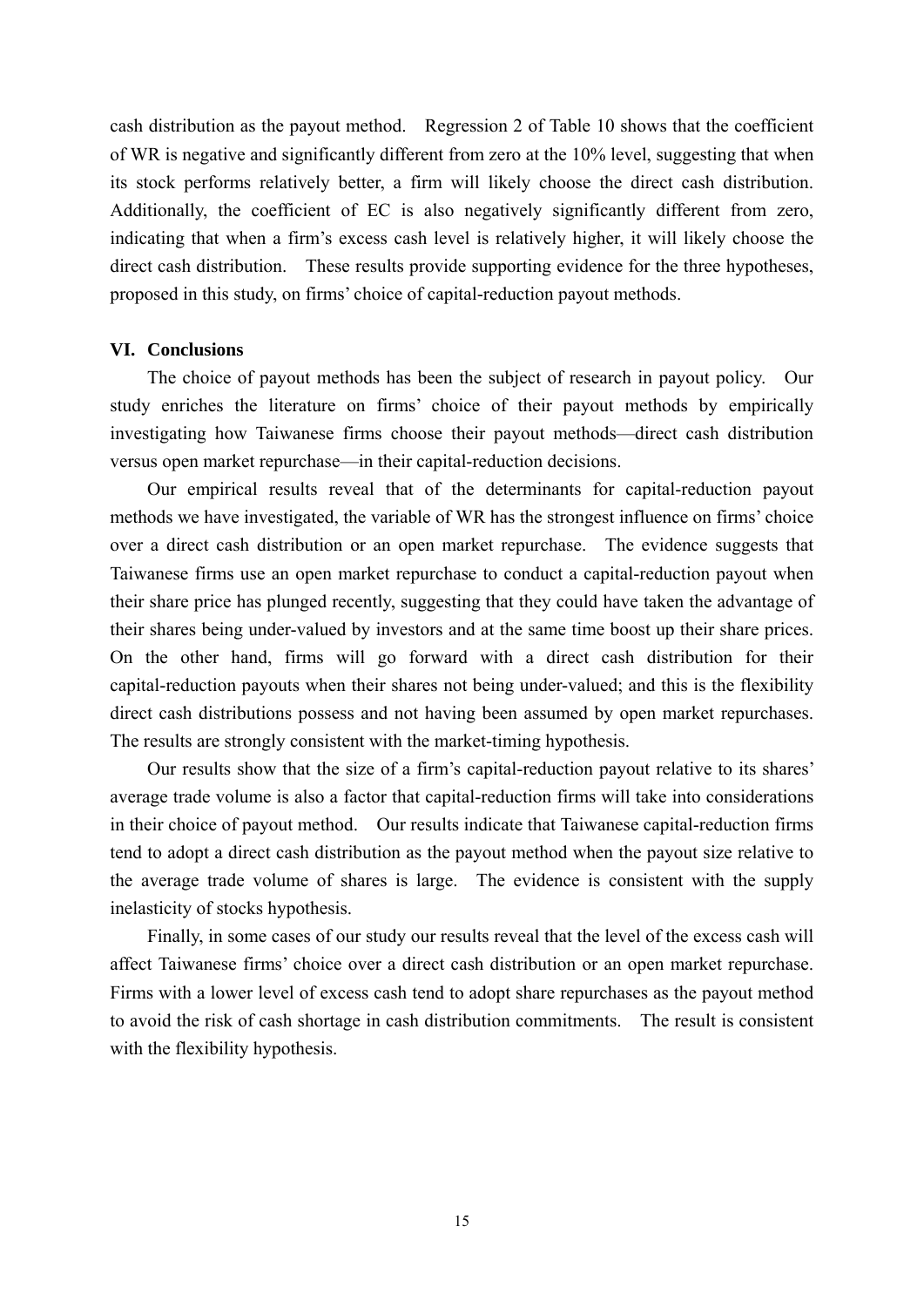#### Table 1: Distribution of capital-reduction payouts from 2006 through 2009

Our sample consists of 315 capital-reduction payouts from 2006 through 2009. Of these 315 capital-reduction payouts, 286 are associated with the open-market repurchase and 29 are with the direct cash distribution. Of the 286 repurchases, 196 are from the Taiwan Stock Exchange (TSE) and 90 are from the OTC market. Of the 29 cash distributions, 24 are from TSE and five are from the OTC market.

|          |             | Open-market repurchases | Direct cash reductions |
|----------|-------------|-------------------------|------------------------|
| Exchange | <b>TSE</b>  | 196                     | 24                     |
|          | <b>OTC</b>  | 90                      | 5                      |
|          | Total       | 286                     | 29                     |
| Industry | Traditional | 101                     | 6                      |
|          | High-tech   | 185                     | 23                     |
|          | Total       | 286                     | 29                     |
| Year     | 2006        | 40                      | 5                      |
|          | 2007        | 37                      | 10                     |
|          | 2008        | 184                     | 6                      |
|          | 2009        | 25                      | 8                      |
|          | Total       | 286                     | 29                     |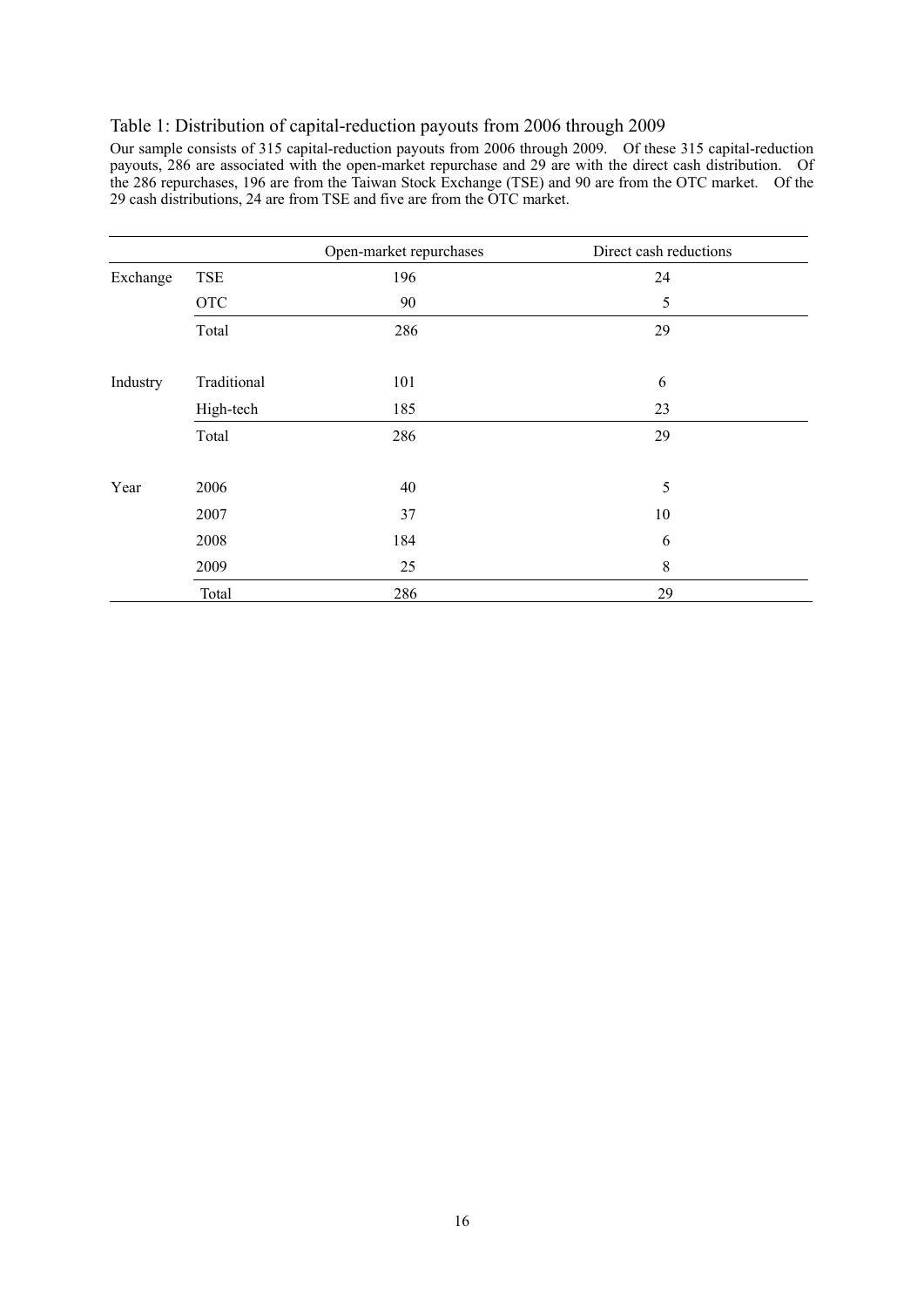#### Table 2: Descriptive statistics of capital-reduction payouts

This table reports the descriptive statistics for market condition variables and firm characteristic variables on 315 capital-reduction payouts from 2006 through 2009. PO/MC is the ration of the expected payout size (PO) to the market value of payout firm's equity (MC), while NP/NT is the ratio of the equivalent number of shares (NP) to be reduced to the average number of daily trading volume of payout firms (NT). WR is constructed as a three-month weighted average of the monthly buy-and-hold returns of payout firms and the weights are three for the most recent month, two for the next month, and one for the third month before the firm's choice on the payout methods, while WAR is constructed as a three-month weighted average of the monthly average risk-adjusted returns of payout firms for each of the three months before the firm's choice on the payout methods. VOL is a 12-quarter estimate of cash flow volatility of payout firms, while EC is the ratio of excess cash (the sum of cash and marketable securities) to total assets. Leverage is the debt ratio of long-term debts to total assets. M/B is market-to-book ratio. Size is the natural logarithm of total assets, a measure of firm size. The z-statistic is for the difference between cash distribution and repurchase sample medians using the Wilcoxon rank sum test. "\*", "\*", and "\*\*\*" indicate significance at the  $10\%$ , 5%, and  $1\%$  levels.

|            |           |                              |                            | Wilcoxon                 |
|------------|-----------|------------------------------|----------------------------|--------------------------|
| Variable   |           | Direct cash<br>distributions | Open-market<br>repurchases | z-statistic<br>(p-value) |
| PO/MC      | Mean      | 13.60                        | 4.24                       | 0.21                     |
|            | Std. dev. | 18.59                        | 7.12                       | (0.41)                   |
|            | Median    | 9.09                         | 3.20                       |                          |
| NP/NT      | Mean      | 38.63                        | 9.11                       | 0.21                     |
|            | Std. dev. | 60.37                        | 11.65                      | (0.42)                   |
|            | Median    | 11.59                        | 5.03                       |                          |
| <b>WR</b>  | Mean      | 2.57                         | $-5.32$                    | 4.88                     |
|            | Std. dev. | 5.61                         | 7.37                       | $(0.00)$ ***             |
|            | Median    | 2.65                         | $-5.65$                    |                          |
| <b>WAR</b> | Mean      | 0.85                         | $-1.39$                    | 0.99                     |
|            | Std. dev. | 5.27                         | 6.33                       | (0.32)                   |
|            | Median    | 0.60                         | $-1.25$                    |                          |
| <b>VOL</b> | Mean      | 0.04                         | 0.05                       | $-0.76$                  |
|            | Std. dev. | 0.02                         | 0.03                       | (0.22)                   |
|            | Median    | 0.04                         | 0.04                       |                          |
| EC         | Mean      | 0.18                         | 0.12                       | 1.77                     |
|            | Std. dev. | 0.15                         | 0.12                       | $(0.04)$ **              |
|            | Median    | 0.16                         | 0.08                       |                          |
| Leverage   | Mean      | 0.23                         | 0.33                       | $-3.29$                  |
|            | Std. dev. | 0.11                         | 0.14                       | $(0.00)$ ***             |
|            | Median    | 0.21                         | 0.33                       |                          |
| M/B        | Mean      | 1.68                         | 0.94                       | 3.33                     |
|            | Std. dev. | 2.05                         | 0.70                       | $(0.00)$ ***             |
|            | Median    | 1.32                         | 0.77                       |                          |
| Size       | Mean      | 16.42                        | 15.54                      | 1.77                     |
|            | Std. dev. | 1.83                         | 1.41                       | $(0.04)$ **              |
|            | Median    | 15.76                        | 15.37                      |                          |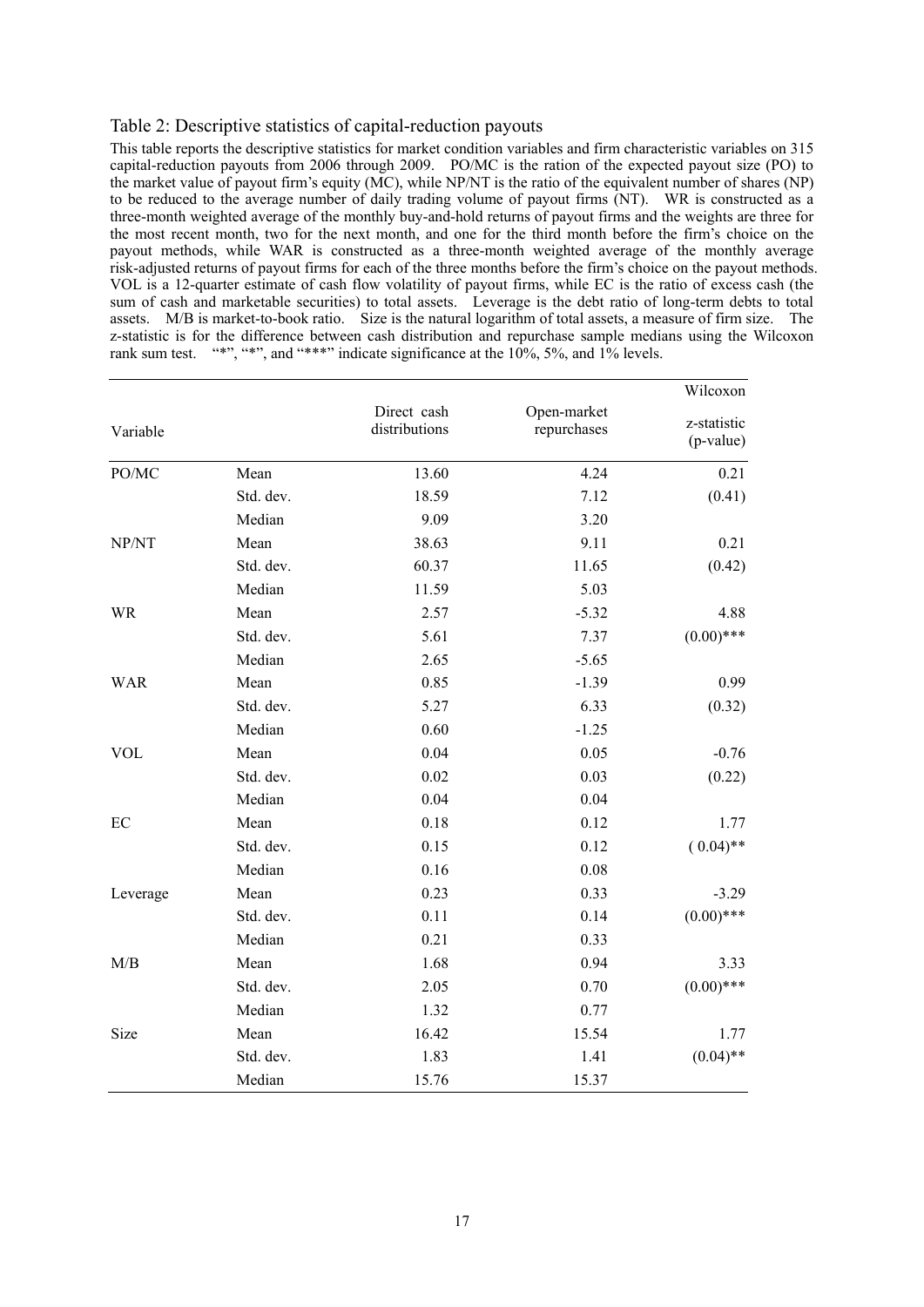|  | Table 3: Abnormal returns around the announcement of capital reduction payouts |  |  |
|--|--------------------------------------------------------------------------------|--|--|
|  |                                                                                |  |  |

This table reports the average abnormal returns of a 41-day event window surrounding the announcement day  $(t=0)$  and the average cumulative abnormal returns for a three-day event period,  $CAR(0,2)$ . The abnormal returns are calculated from the market model. We estimate the parameters of the market model by regressing 250 trading days of return data of the payout firm on the Taiwan Stock Exchange Value-weighted index from 270 to 21 days prior to the event day.

|                         | Direct cash distribution |          | Open market repurchase  |            |         |
|-------------------------|--------------------------|----------|-------------------------|------------|---------|
|                         | ${\sf AR}$               | t-value  |                         | ${\sf AR}$ | t-value |
| $-20$                   | $-0.15$                  | $-0.38$  | $-20$                   | $-0.24$    | $-1.81$ |
| $-19$                   | $0.00\,$                 | $0.00\,$ | $-19$                   | $-0.22$    | $-1.55$ |
| $-18$                   | 0.19                     | 0.38     | $-18$                   | $-0.17$    | $-1.24$ |
| $-17$                   | 0.36                     | 1.23     | $-17$                   | $-0.37$    | $-2.45$ |
| $-16$                   | $-0.15$                  | $-0.36$  | $-16$                   | $-0.17$    | $-1.24$ |
| $-15$                   | 0.33                     | 1.01     | $-15$                   | $-0.13$    | $-0.91$ |
| $-14$                   | $-0.20$                  | $-0.91$  | $-14$                   | $-0.19$    | $-1.30$ |
| $-13$                   | $-0.14$                  | $-0.46$  | $-13$                   | $-0.21$    | $-1.48$ |
| $-12$                   | 0.59                     | 1.50     | $-12$                   | $-0.37$    | $-2.47$ |
| $-11$                   | $-0.08$                  | $-0.17$  | $-11$                   | $-0.36$    | $-2.45$ |
| $-10$                   | 0.50                     | 1.29     | $-10$                   | $-0.44$    | $-3.02$ |
| $-9$                    | $-0.36$                  | $-0.90$  | $-9$                    | $-0.34$    | $-2.14$ |
| $\mbox{-}8$             | $-0.30$                  | $-0.94$  | $-8$                    | $-0.52$    | $-3.23$ |
| $-7$                    | $-0.16$                  | $-0.55$  | $-7$                    | $-0.58$    | $-3.71$ |
| $-6$                    | $0.02\,$                 | 0.06     | $-6$                    | $-0.58$    | $-3.88$ |
| $-5$                    | $-0.05$                  | $-0.17$  | $-5$                    | $-0.37$    | $-1.75$ |
| $-4$                    | 0.15                     | 0.30     | $-4$                    | $-0.18$    | $-1.16$ |
| $-3$                    | $-0.23$                  | $-0.73$  | $-3$                    | $-0.57$    | $-3.54$ |
| $-2$                    | $-0.44$                  | $-1.22$  | $-2$                    | $-0.81$    | $-4.58$ |
| $-1$                    | $-0.07$                  | $-0.16$  | $-1$                    | $-0.62$    | $-3.47$ |
| $\boldsymbol{0}$        | 1.14                     | 1.97     | $\boldsymbol{0}$        | $0.06\,$   | 0.31    |
| $\mathbf{1}$            | 2.51                     | 3.39     | $\,1\,$                 | 2.34       | 12.86   |
| $\overline{\mathbf{c}}$ | $-0.20$                  | $-0.34$  | $\overline{c}$          | 1.51       | 8.74    |
| $\mathfrak{Z}$          | $-0.55$                  | $-1.14$  | $\mathfrak{Z}$          | 0.71       | 4.42    |
| $\overline{4}$          | $-0.47$                  | $-1.22$  | $\overline{\mathbf{4}}$ | 0.24       | 1.66    |
| $\mathfrak s$           | $-0.31$                  | $-0.75$  | 5                       | 0.26       | 1.66    |
| $\sqrt{6}$              | 0.09                     | 0.20     | 6                       | 0.05       | 0.27    |
| $\boldsymbol{7}$        | 0.64                     | 1.47     | $\boldsymbol{7}$        | 0.36       | 2.62    |
| $8\,$                   | $-0.50$                  | $-1.73$  | $8\,$                   | 0.36       | 1.89    |
| $\mathbf{9}$            | 0.33                     | 0.96     | $\mathbf{9}$            | 0.43       | 2.84    |
| $10\,$                  | $-0.01$                  | $-0.02$  | 10                      | $-0.10$    | $-0.69$ |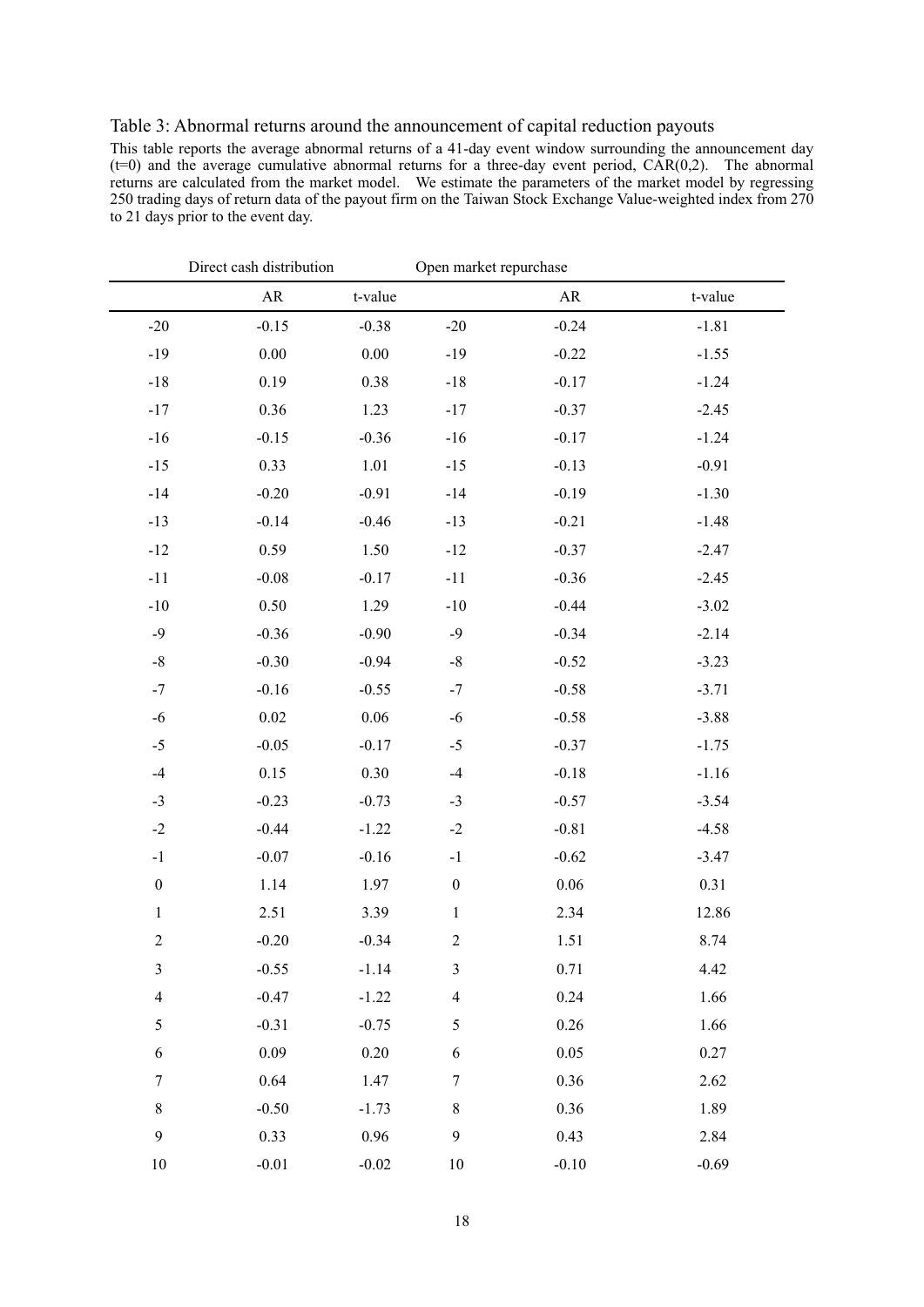| 11      | $-0.77$ | $-3.30$ | 11      | 0.29 | 2.03  |
|---------|---------|---------|---------|------|-------|
| 12      | $-0.66$ | $-2.22$ | 12      | 0.00 | 0.00  |
| 13      | $-0.33$ | $-0.98$ | 13      | 0.13 | 0.95  |
| 14      | $-0.43$ | $-1.01$ | 14      | 0.09 | 0.60  |
| 15      | 0.18    | 0.45    | 15      | 0.33 | 2.30  |
| 16      | 0.67    | 1.45    | 16      | 0.01 | 0.07  |
| 17      | 0.29    | 0.64    | 17      | 0.24 | 1.77  |
| 18      | 0.45    | 1.12    | 18      | 0.29 | 1.96  |
| 19      | $-0.53$ | $-1.27$ | 19      | 0.21 | 1.60  |
| 20      | $-0.10$ | $-0.34$ | 20      | 0.07 | 0.39  |
| $(0-2)$ | 3.45    | 3.14    | $(0-2)$ | 3.91 | 10.63 |

Table 3: Abnormal returns around the announcement of capital reduction payouts (contd.)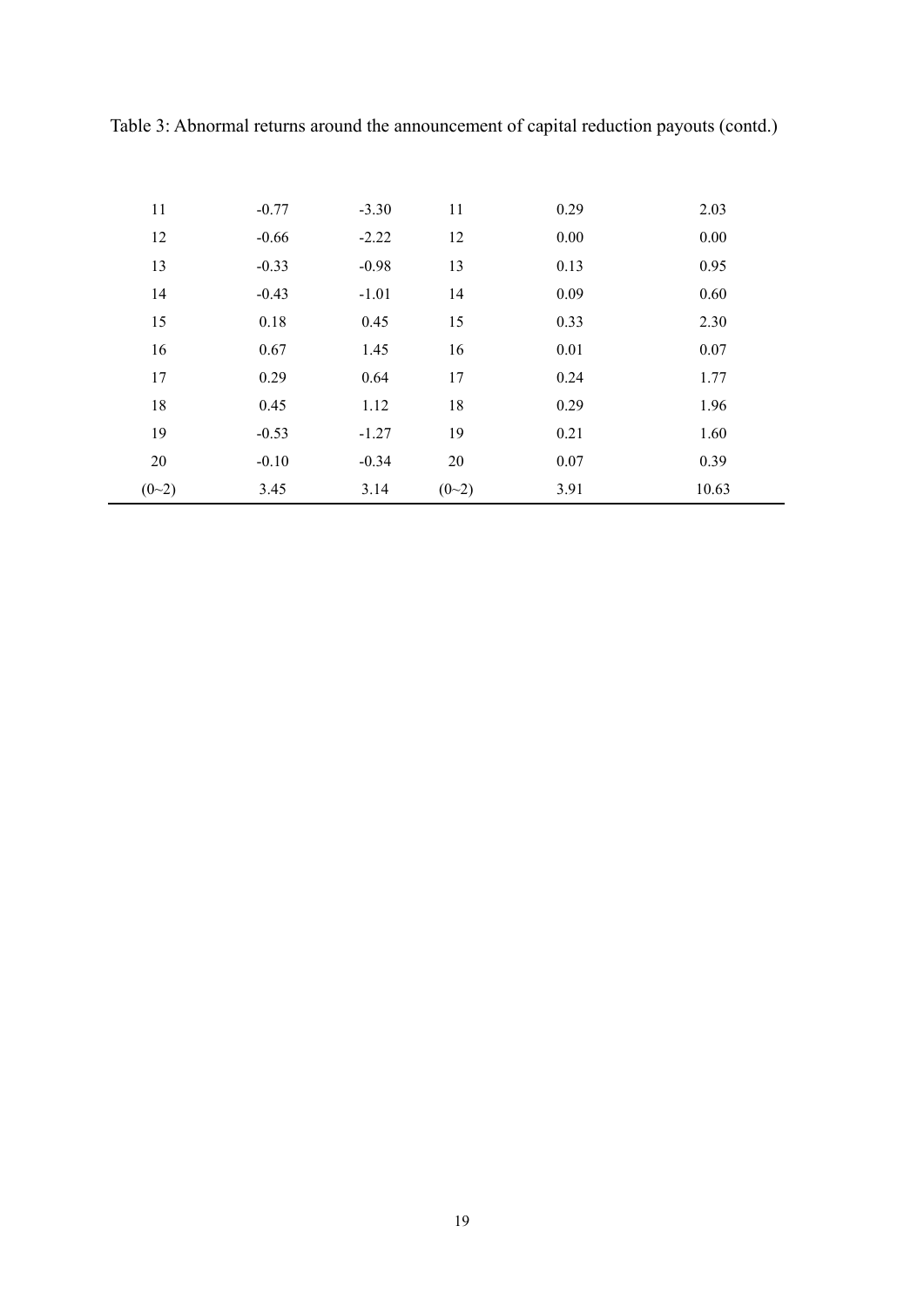#### Table 4: Regression analyses on the cumulative abnormal returns

This table reports regression coefficients for various model specifications. The dependent variable is the abnormal return for a three-day event period,  $CAR(0,2)$ . Dummy is a dummy variable equal to 1 if repurchase is the payout method and zero otherwise. PO/MC is the ration of the expected payout size (PO) to the market value of payout firm's equity (MC), while NP/NT is the ratio of the equivalent number of shares (NP) to be reduced to the average number of daily trading volume of payout firms (NT). WR is constructed as a three-month weighted average of the monthly buy-and-hold returns of payout firms and the weights are three for the most recent month, two for the next month, and one for the third month before the firm's choice on the payout methods, while WAR is constructed as a three-month weighted average of the monthly average risk-adjusted returns of payout firms for each of the three months before the firm's choice on the payout methods. VOL is a 12-quarter estimate of cash flow volatility of payout firms, while EC is the ratio of excess cash (the sum of cash and marketable securities) to total assets. Leverage is the debt ratio of long-term debts to total assets. M/B is market-to-book ratio. Size is the natural logarithm of total assets, a measure of firm size. "\*", "\*", and "\*\*\*" indicate significance at the 10%, 5%, and 1% levels.

| Independent variable | Reg1          | Reg <sub>2</sub> |
|----------------------|---------------|------------------|
| Intercept            | 2.54          | 9.21             |
|                      | (1.67)        | $(2.12)$ **      |
| Dummy                | 0.56          | 0.08             |
|                      | (0.41)        | (0.06)           |
| PO/MC                | 0.07          | 0.07             |
|                      | (1.45)        | (1.43)           |
| NP/NT                | 0.02          | 0.03             |
|                      | (1.27)        | (1.52)           |
| <b>WR</b>            | $-0.15$       | $-0.14$          |
|                      | $(-2.82)$ *** | $(-2.57)$ ***    |
| <b>WAR</b>           | 0.04          | 0.03             |
|                      | (0.56)        | (0.42)           |
| $\rm EC$             | $-2.992$      | $-2.09$          |
|                      | $(-1.00)$     | $(-0.68)$        |
| <b>VOL</b>           | $-4.26$       | $-0.78$          |
|                      | $(-0.31)$     | $(-0.05)$        |
| Size                 |               | $-0.40$          |
|                      |               | $(-1.60)$        |
| MB                   |               | $-0.39$          |
|                      |               | $(-0.90)$        |
| Leverage             |               | 0.77             |
|                      |               | (0.29)           |
| Adj.                 |               |                  |
| R-squared            | 2.76%         | 3.05%            |
| N                    | 315           | 315              |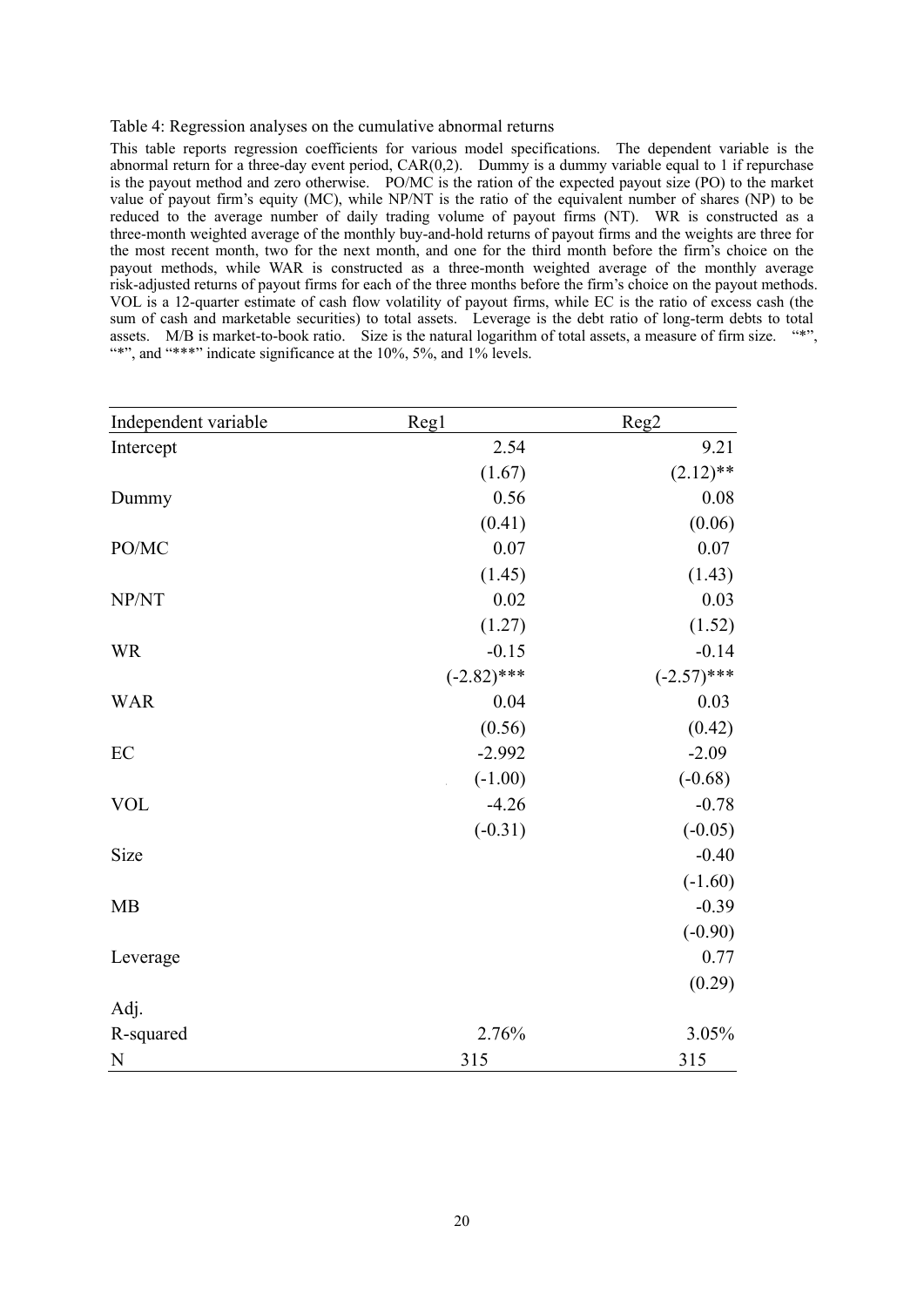Table 5: Logistic analyses of the choice between open-market repurchases and direct cash distributions This table reports coefficient estimates, with p-value in parentheses, from binary logistics of 286 open-market repurchases and 29 direct cash distributions. The dependent variable takes on two values denoting open-market repurchases (Y = 1) and direct cash distributions (Y = 0). PO/MC is the ration of the expected payout size (PO) to the market value of payout firm's equity (MC), while NP/NT is the ratio of the equivalent number of shares (NP) to be reduced to the average number of daily trading volume of payout firms (NT). WR is constructed as a three-month weighted average of the monthly buy-and-hold returns of payout firms and the weights are three for the most recent month, two for the next month, and one for the third month before the firm's choice on the payout methods, while WAR is constructed as a three-month weighted average of the monthly average risk-adjusted returns of payout firms for each of the three months before the firm's choice on the payout methods. VOL is a 12-quarter estimate of cash flow volatility of payout firms, while EC is the ratio of excess cash (the sum of cash and marketable securities) to total assets. Leverage is the debt ratio of long-term debts to total assets. M/B is market-to-book ratio. Size is the natural logarithm of total assets, a measure of firm size. "\*", "\*", and "\*\*\*" indicate significance at the 10%, 5%, and 1% levels.

| Independent variable | Reg1         | Reg <sub>2</sub> |
|----------------------|--------------|------------------|
| Intercept            | 2.95         | 6.00             |
|                      | $(0.00)$ *** | $(0.01)$ ***     |
| PO/MC                | $-0.02$      | $-0.02$          |
|                      | (0.18)       | (0.17)           |
| NP/NT                | $-0.03$      | $-0.02$          |
|                      | $(0.00)$ *** | $(0.06)*$        |
| <b>WR</b>            | $-0.14$      | $-0.12$          |
|                      | $(0.00)$ *** | $(0.00)$ ***     |
| <b>WAR</b>           | $-0.01$      | $-0.02$          |
|                      | (0.86)       | (0.65)           |
| EC                   | $-3.37$      | $-2.71$          |
|                      | $(0.04)$ **  | (0.18)           |
| <b>VOL</b>           | 6.36         | 10.20            |
|                      | (0.55)       | (0.40)           |
| Size                 |              | $-0.26$          |
|                      |              | $(0.08)*$        |
| <b>MB</b>            |              | $-0.23$          |
|                      |              | (0.44)           |
| Leverage             |              | 3.44             |
|                      |              | $(0.07)*$        |
| Pseudo R-squared     | 15.87%       | 18.16%           |
| N                    | 315          | 315              |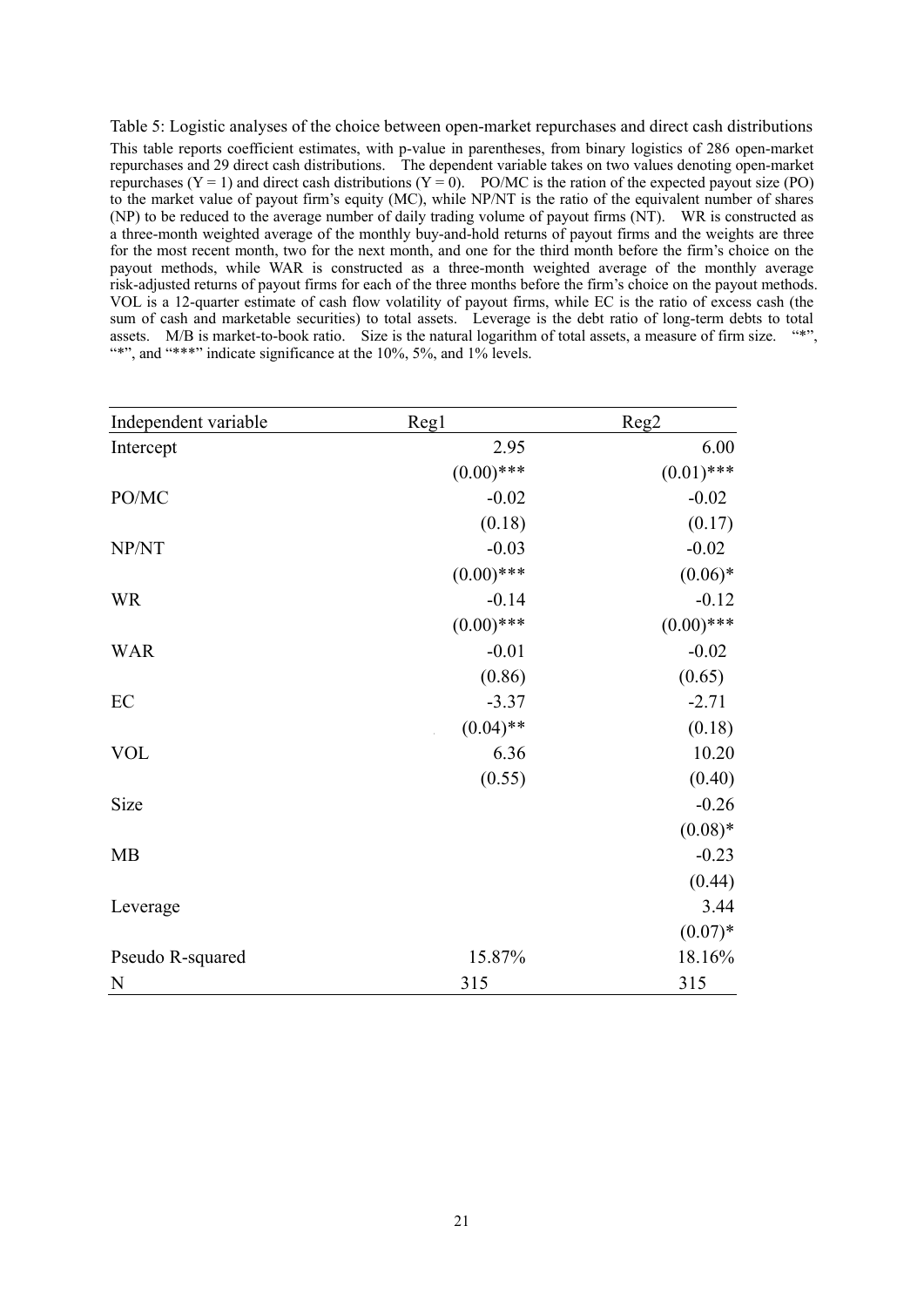|          |             | Open-market repurchases | Direct cash reductions |
|----------|-------------|-------------------------|------------------------|
| Exchange | <b>TSE</b>  | 64                      | 24                     |
|          | <b>OTC</b>  | 27                      | 5                      |
|          | Total       | 91                      | 29                     |
| Industry | Traditional | 32                      | 6                      |
|          | High-tech   | 59                      | 23                     |
|          | Total       | 91                      | 29                     |
| Year     | 2006        | 10                      | 5                      |
|          | 2007        | 11                      | 10                     |
|          | 2008        | 61                      | 6                      |
|          | 2009        | 9                       | 8                      |
|          | Total       | 91                      | 29                     |

Table 6: Distribution of capital-reduction payouts with a completion rate of at least 50%

cash distributions, 24 are from TSE and five are from the OTC market.

The sample consists of 120 capital-reduction payouts from 2006 through 2009. Of these 120 capital-reduction payouts, 91 are associated with the open-market repurchase and 29 are with the direct cash distribution. Of the 91 repurchases, 64 are from the Taiwan Stock Exchange (TSE) and 27 are from the OTC market. Of the 29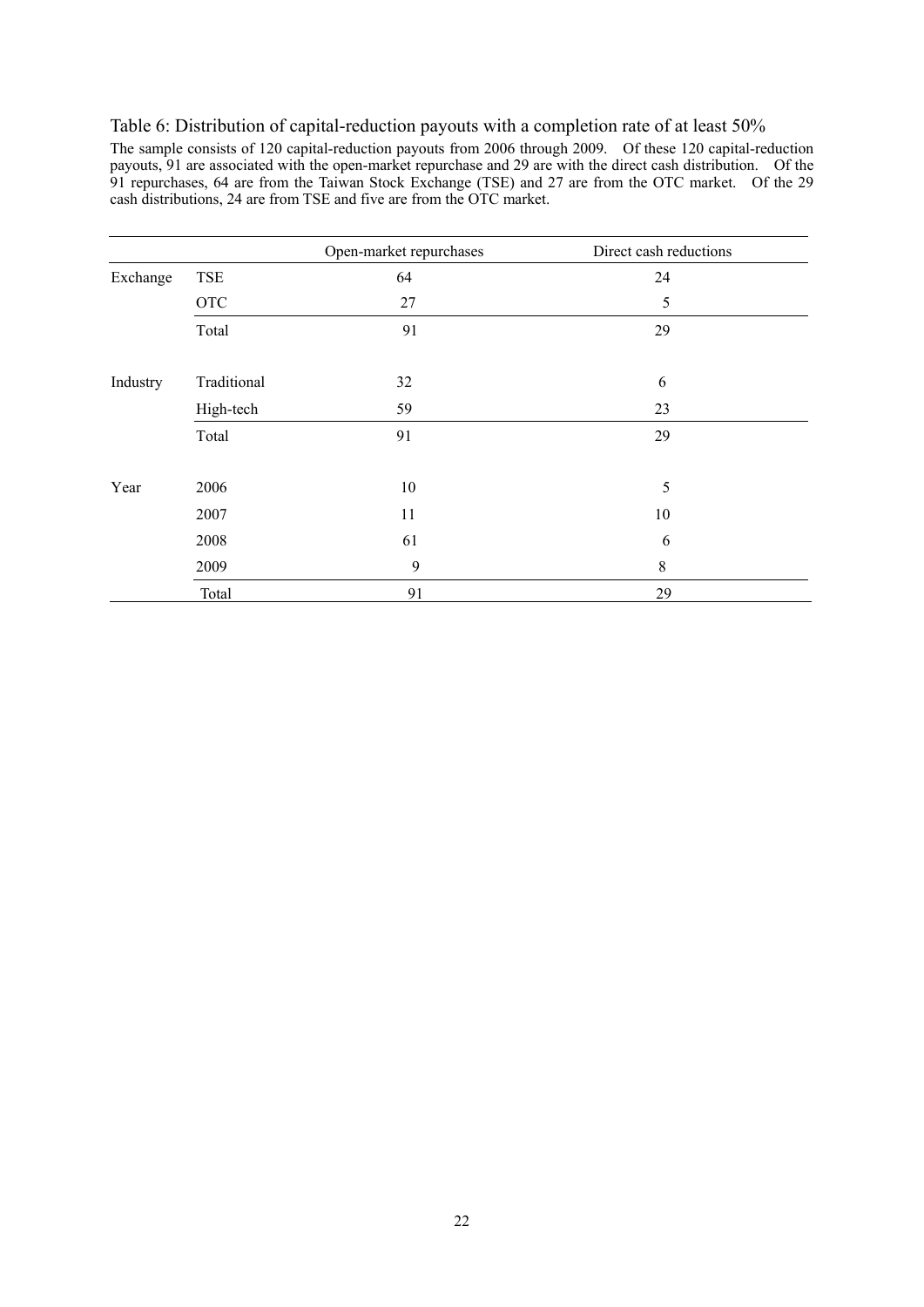### Table 7: Descriptive statistics of capital-reduction payouts with a completion rate of at least 50%

This table reports the descriptive statistics for market condition variables and firm characteristic variables on 120 capital-reduction payouts from 2006 through 2009. PO/MC is the ration of the expected payout size (PO) to the market value of payout firm's equity (MC), while NP/NT is the ratio of the equivalent number of shares (NP) to be reduced to the average number of daily trading volume of payout firms (NT). WR is constructed as a three-month weighted average of the monthly buy-and-hold returns of payout firms and the weights are three for the most recent month, two for the next month, and one for the third month before the firm's choice on the payout methods, while WAR is constructed as a three-month weighted average of the monthly average risk-adjusted returns of payout firms for each of the three months before the firm's choice on the payout methods. VOL is a 12-quarter estimate of cash flow volatility of payout firms, while EC is the ratio of excess cash (the sum of cash and marketable securities) to total assets. Leverage is the debt ratio of long-term debts to total assets. M/B is market-to-book ratio. Size is the natural logarithm of total assets, a measure of firm size. The z-statistic is for the difference between cash distribution and repurchase sample medians using the Wilcoxon rank sum test. "\*", "\*", and "\*\*\*" indicate significance at the  $10\%$ , 5%, and  $1\%$  levels.

|            |           |                              |                            | Wilcoxon                 |
|------------|-----------|------------------------------|----------------------------|--------------------------|
| Variable   |           | Direct cash<br>distributions | Open-market<br>repurchases | z-statistic<br>(p-value) |
| PO/MC      | Mean      | 13.60                        | 4.64                       | 0.21                     |
|            | Std. dev. | 18.59                        | 10.29                      | (0.42)                   |
|            | Median    | 9.09                         | 3.08                       |                          |
| NP/NT      | Mean      | 38.63                        | 9.05                       | 0.21                     |
|            | Std. dev. | 60.37                        | 11.26                      | (0.42)                   |
|            | Median    | 11.59                        | 4.65                       |                          |
| <b>WR</b>  | Mean      | 2.57                         | $-5.27$                    | 4.88                     |
|            | Std. dev. | 5.61                         | 6.15                       | $(0.00)$ ***             |
|            | Median    | 2.65                         | $-5.45$                    |                          |
| <b>WAR</b> | Mean      | 0.85                         | $-1.52$                    | 1.06                     |
|            | Std. dev. | 5.27                         | 5.93                       | (0.28)                   |
|            | Median    | 0.60                         | $-1.45$                    |                          |
| <b>VOL</b> | Mean      | 0.04                         | 0.05                       | $-1.06$                  |
|            | Std. dev. | 0.02                         | 0.03                       | (0.14)                   |
|            | Median    | 0.04                         | 0.05                       |                          |
| EC         | Mean      | 0.18                         | 0.13                       | 1.91                     |
|            | Std. dev. | 0.15                         | 0.14                       | $(0.03)$ **              |
|            | Median    | 0.16                         | 0.08                       |                          |
| Leverage   | Mean      | 0.23                         | 0.34                       | $-3.61$                  |
|            | Std. dev. | 0.11                         | 0.14                       | $(0.00)$ ***             |
|            | Median    | 0.21                         | 0.31                       |                          |
| M/B        | Mean      | 1.68                         | 0.98                       | 3.19                     |
|            | Std. dev. | 2.05                         | 0.75                       | $(0.00)$ ***             |
|            | Median    | 1.32                         | 0.81                       |                          |
| Size       | Mean      | 16.42                        | 15.43                      | 1.49                     |
|            | Std. dev. | 1.83                         | 1.26                       | $(0.07)*$                |
|            | Median    | 15.76                        | 15.39                      |                          |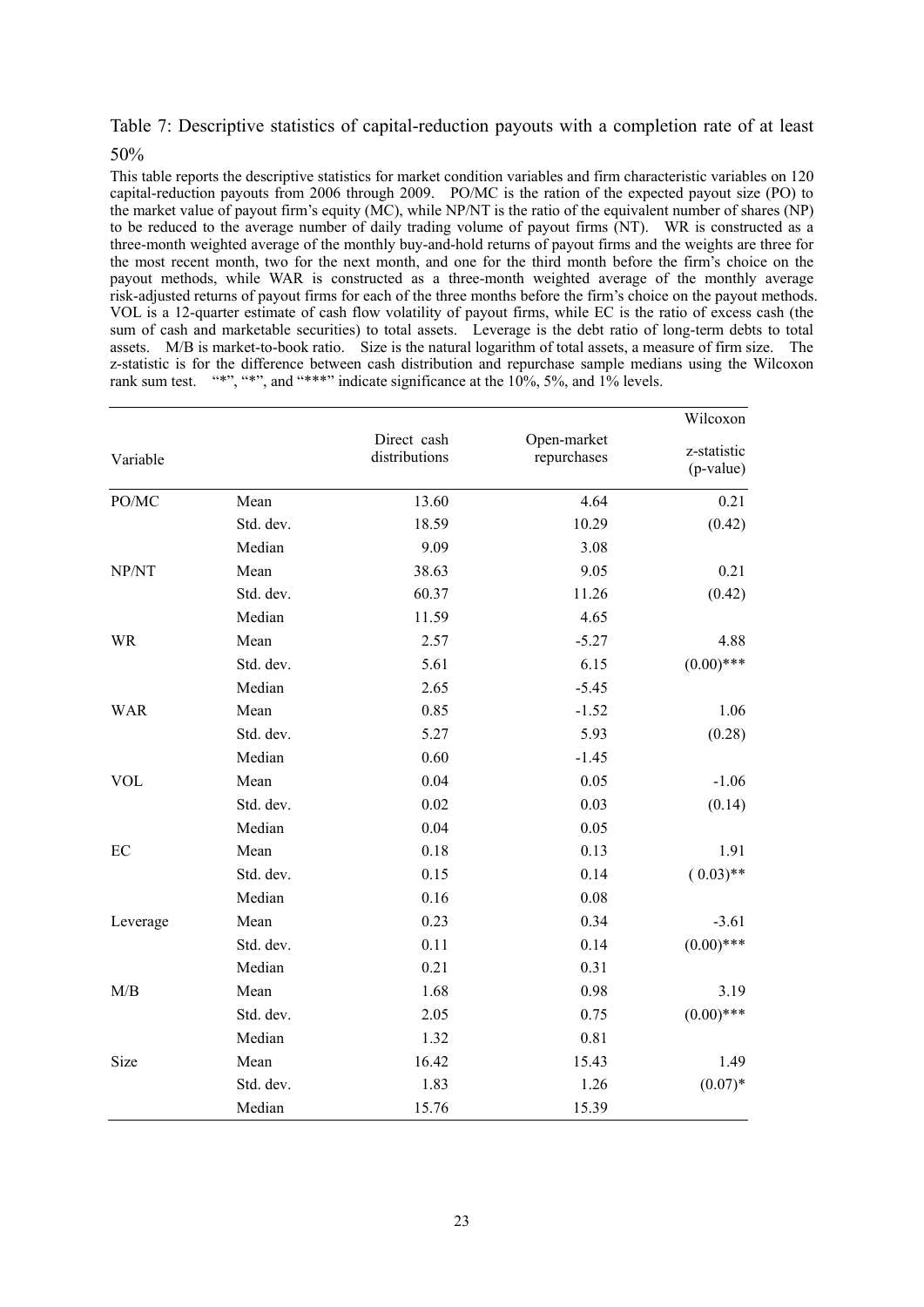Table 8: Logistic analyses of the choice between open-market repurchases and direct cash distributions

#### with a completion rate of at least 50%

This table reports coefficient estimates, with p-value in parentheses, from binary logistics of 91 open-market repurchases and 29 direct cash distributions. The dependent variable takes on two values denoting open-market repurchases (Y = 1) and direct cash distributions (Y = 0). PO/MC is the ration of the expected payout size (PO) to the market value of payout firm's equity (MC), while NP/NT is the ratio of the equivalent number of shares (NP) to be reduced to the average number of daily trading volume of payout firms (NT). WR is constructed as a three-month weighted average of the monthly buy-and-hold returns of payout firms and the weights are three for the most recent month, two for the next month, and one for the third month before the firm's choice on the payout methods, while WAR is constructed as a three-month weighted average of the monthly average risk-adjusted returns of payout firms for each of the three months before the firm's choice on the payout methods. VOL is a 12-quarter estimate of cash flow volatility of payout firms, while EC is the ratio of excess cash (the sum of cash and marketable securities) to total assets. Leverage is the debt ratio of long-term debts to total assets. M/B is market-to-book ratio. Size is the natural logarithm of total assets, a measure of firm size. "\*", "\*", and "\*\*\*" indicate significance at the 10%, 5%, and 1% levels.

| Independent variable | Reg1         | Reg <sub>2</sub> |
|----------------------|--------------|------------------|
| Intercept            | 1.12         | 5.21             |
|                      | $(0.09)*$    | (0.14)           |
| PO/MC                | $-0.01$      | $-0.01$          |
|                      | (0.61)       | (0.61)           |
| NP/NT                | $-0.03$      | $-0.01$          |
|                      | $(0.04)$ **  | (0.30)           |
| <b>WR</b>            | $-0.22$      | $-0.20$          |
|                      | $(0.00)$ *** | $(0.00)$ ***     |
| <b>WAR</b>           | $-0.02$      | $-0.03$          |
|                      | (0.68)       | (0.56)           |
| EC                   | $-4.30$      | $-4.00$          |
|                      | $(0.04)$ **  | $(0.08)*$        |
| <b>VOL</b>           | 21.63        | 21.33            |
|                      | (0.13)       | (0.16)           |
| Size                 |              | $-0.35$          |
|                      |              | (0.11)           |
| <b>MB</b>            |              | $-0.06$          |
|                      |              | (0.86)           |
| Leverage             |              | 4.79             |
|                      |              | $(0.06)*$        |
| Pseudo R-squared     | 33.45%       | 36.85%           |
| N                    | 120          | 120              |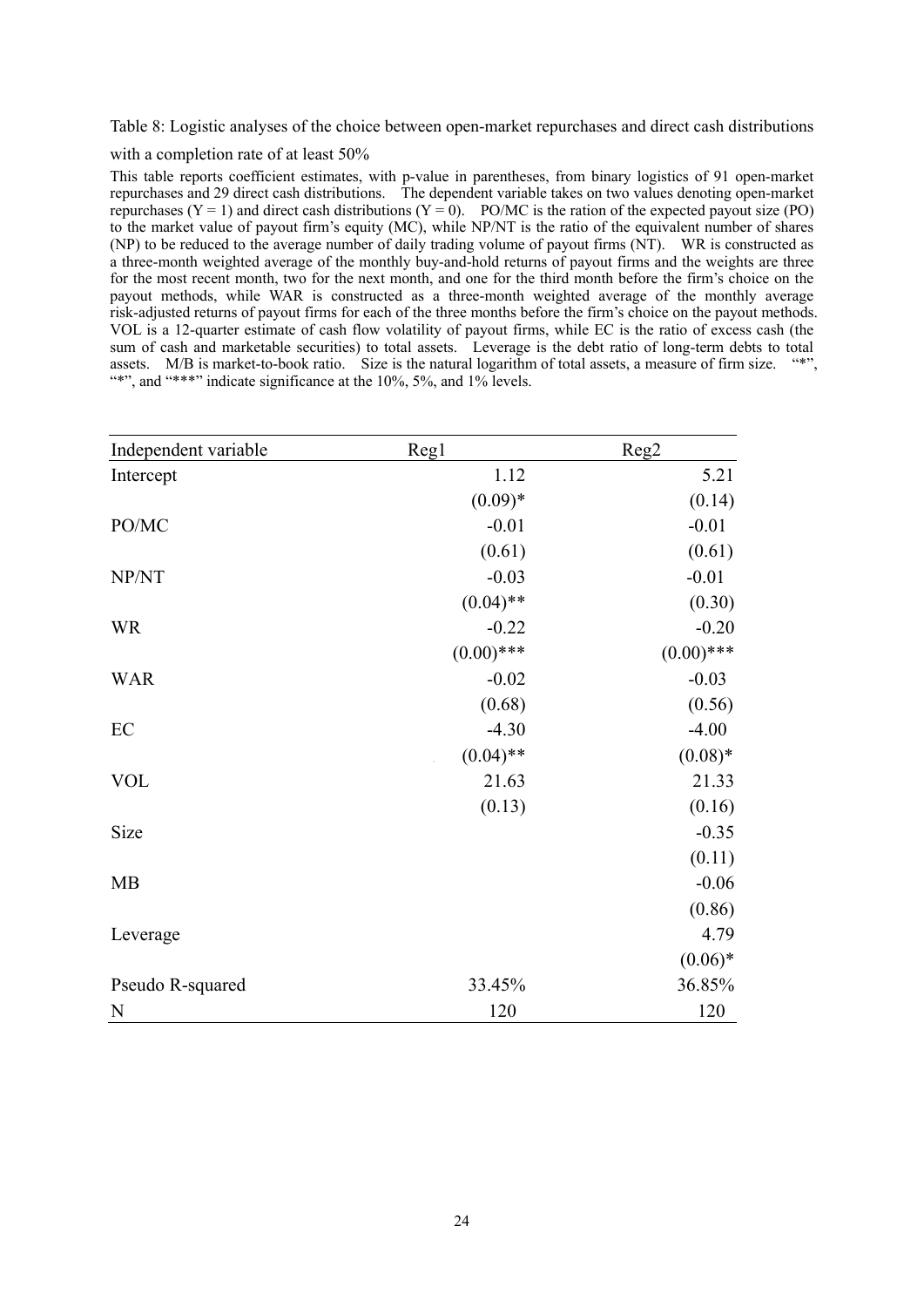#### Table 9: Descriptive statistics of capital-reduction payouts by firms having conducted both

direct cash distributions and open market repurchases

This table reports the descriptive statistics for market condition variables and firm characteristic variables on 22 capital-reduction payouts by firms that have conducted both direct cash distributions and open market repurchases. PO/MC is the ration of the expected payout size (PO) to the market value of payout firm's equity (MC), while NP/NT is the ratio of the equivalent number of shares (NP) to be reduced to the average number of daily trading volume of payout firms (NT). WR is constructed as a three-month weighted average of the monthly buy-and-hold returns of payout firms and the weights are three for the most recent month, two for the next month, and one for the third month before the firm's choice on the payout methods, while WAR is constructed as a three-month weighted average of the monthly average risk-adjusted returns of payout firms for each of the three months before the firm's choice on the payout methods. VOL is a 12-quarter estimate of cash flow volatility of payout firms, while EC is the ratio of excess cash (the sum of cash and marketable securities) to total assets. Leverage is the debt ratio of long-term debts to total assets. M/B is market-to-book ratio. Size is the natural logarithm of total assets, a measure of firm size. The z-statistic is for the difference between cash distribution and repurchase sample medians using the Wilcoxon rank sum test. "\*", "\*", and "\*\*\*" indicate significance at the 10%, 5%, and 1% levels.

|            |           |                              |                            | Wilcoxon                 |
|------------|-----------|------------------------------|----------------------------|--------------------------|
| Variable   |           | Direct cash<br>distributions | Open-market<br>repurchases | z-statistic<br>(p-value) |
| PO/MC      | Mean      | 13.19                        | 2.73                       | 1.24                     |
|            | Std. dev. | 14.52                        | 0.97                       | (0.11)                   |
|            | Median    | 9.09                         | 2.59                       |                          |
| NP/NT      | Mean      | 33.61                        | 12.58                      | 1.25                     |
|            | Std. dev. | 36.24                        | 11.71                      | (0.11)                   |
|            | Median    | 23.53                        | 7.97                       |                          |
| <b>WR</b>  | Mean      | 1.84                         | $-2.97$                    | 1.25                     |
|            | Std. dev. | 6.90                         | 6.14                       | (0.21)                   |
|            | Median    | 1.92                         | $-0.23$                    |                          |
| <b>WAR</b> | Mean      | 1.48                         | $-0.93$                    | 2.08                     |
|            | Std. dev. | 5.94                         | 6.55                       | $(0.04)$ **              |
|            | Median    | 0.81                         | $-0.97$                    |                          |
| <b>VOL</b> | Mean      | 0.05                         | 0.06                       | $-1.25$                  |
|            | Std. dev. | 0.03                         | 0.02                       | (0.11)                   |
|            | Median    | 0.04                         | 0.06                       |                          |
| EC         | Mean      | 0.20                         | 0.12                       | 2.08                     |
|            | Std. dev. | 0.10                         | 0.10                       | $(0.02)$ **              |
|            | Median    | 0.19                         | 0.10                       |                          |
| Leverage   | Mean      | 0.19                         | 0.22                       | $-0.42$                  |
|            | Std. dev. | 0.05                         | 0.09                       | (0.34)                   |
|            | Median    | 0.18                         | 0.22                       |                          |
| M/B        | Mean      | 1.17                         | 0.96                       | 2.08                     |
|            | Std. dev. | 0.45                         | 0.51                       | $(0.04)$ **              |
|            | Median    | 1.11                         | 0.87                       |                          |
| Size       | Mean      | 16.80                        | 16.33                      | $-0.42$                  |
|            | Std. dev. | 2.54                         | 2.30                       | (0.68)                   |
|            | Median    | 15.52                        | 15.57                      |                          |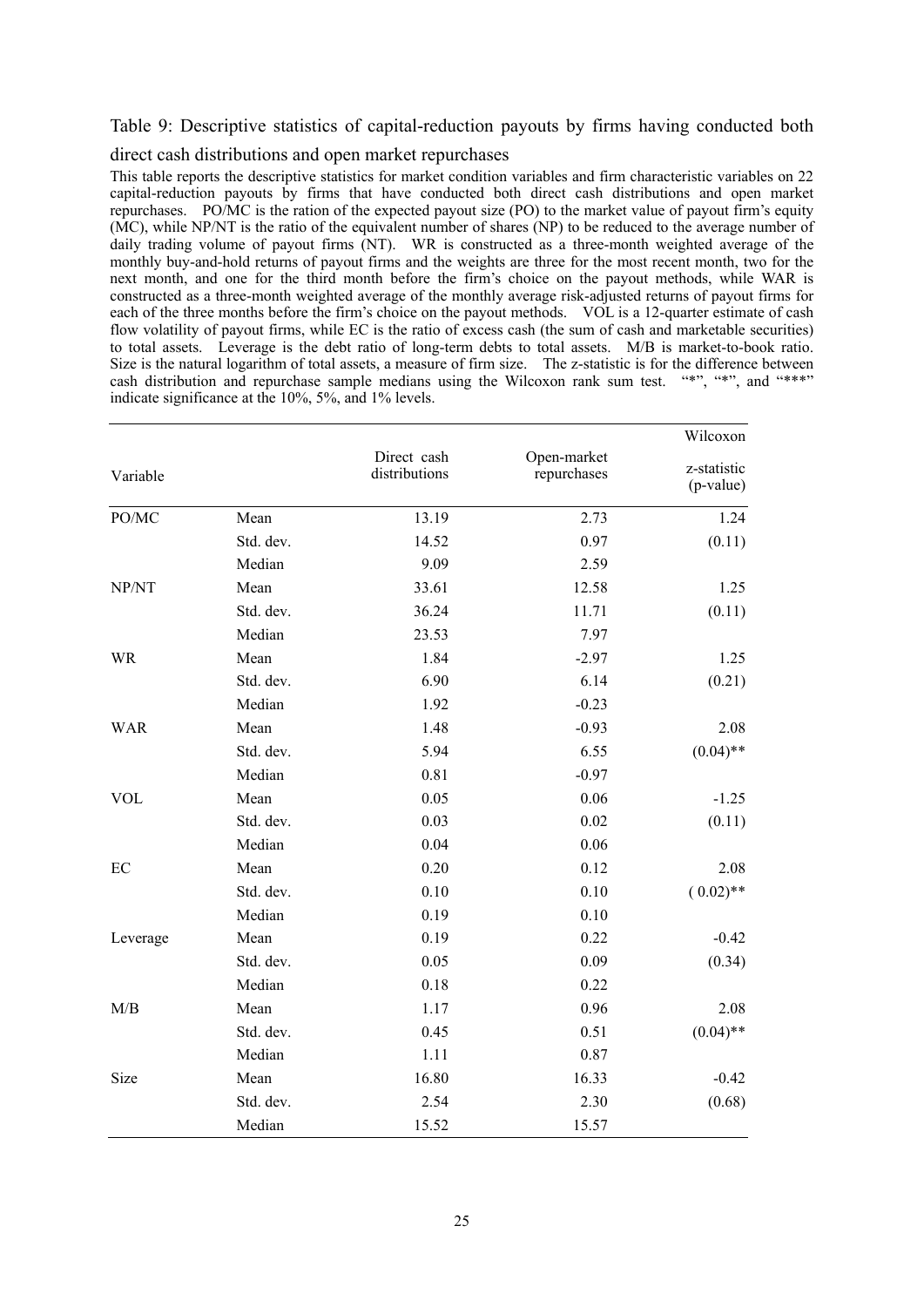Table 10: Logistic analyses of the choice between open-market repurchases and direct cash

distributions by firms having conducted both types of payouts

This table reports coefficient estimates, with p-value in parentheses, from binary logistics of 11 open-market repurchases and 11 direct cash distributions. The dependent variable takes on two values denoting open-market repurchases (Y = 1) and direct cash distributions (Y = 0). PO/MC is the ration of the expected payout size (PO) to the market value of payout firm's equity (MC), while NP/NT is the ratio of the equivalent number of shares (NP) to be reduced to the average number of daily trading volume of payout firms (NT). WR is constructed as a three-month weighted average of the monthly buy-and-hold returns of payout firms and the weights are three for the most recent month, two for the next month, and one for the third month before the firm's choice on the payout methods, while WAR is constructed as a three-month weighted average of the monthly average risk-adjusted returns of payout firms for each of the three months before the firm's choice on the payout methods. VOL is a 12-quarter estimate of cash flow volatility of payout firms, while EC is the ratio of excess cash (the sum of cash and marketable securities) to total assets. "\*", "\*", and "\*\*\*" indicate significance at the 10%, 5%, and 1% levels.

| Independent variable | Reg1       | Reg2       |
|----------------------|------------|------------|
| Intercept            | 0.67       | 2.28       |
|                      | (0.64)     | $(0.06)*$  |
| PO/MC                | $-0.23$    |            |
|                      | $(0.07)^*$ |            |
| NP/NT                |            | $-0.03$    |
|                      |            | (0.30)     |
| <b>WR</b>            |            | $-0.15$    |
|                      |            | $(0.09)*$  |
| <b>WAR</b>           | $-0.13$    |            |
|                      | (0.23)     |            |
| EC                   |            | $-11.69$   |
|                      |            | $(0.07)^*$ |
| <b>VOL</b>           | 13.238     |            |
|                      | (0.60)     |            |
| Pseudo R-squared     | 36.67%     | 36.42%     |
| N                    | 22         | 22         |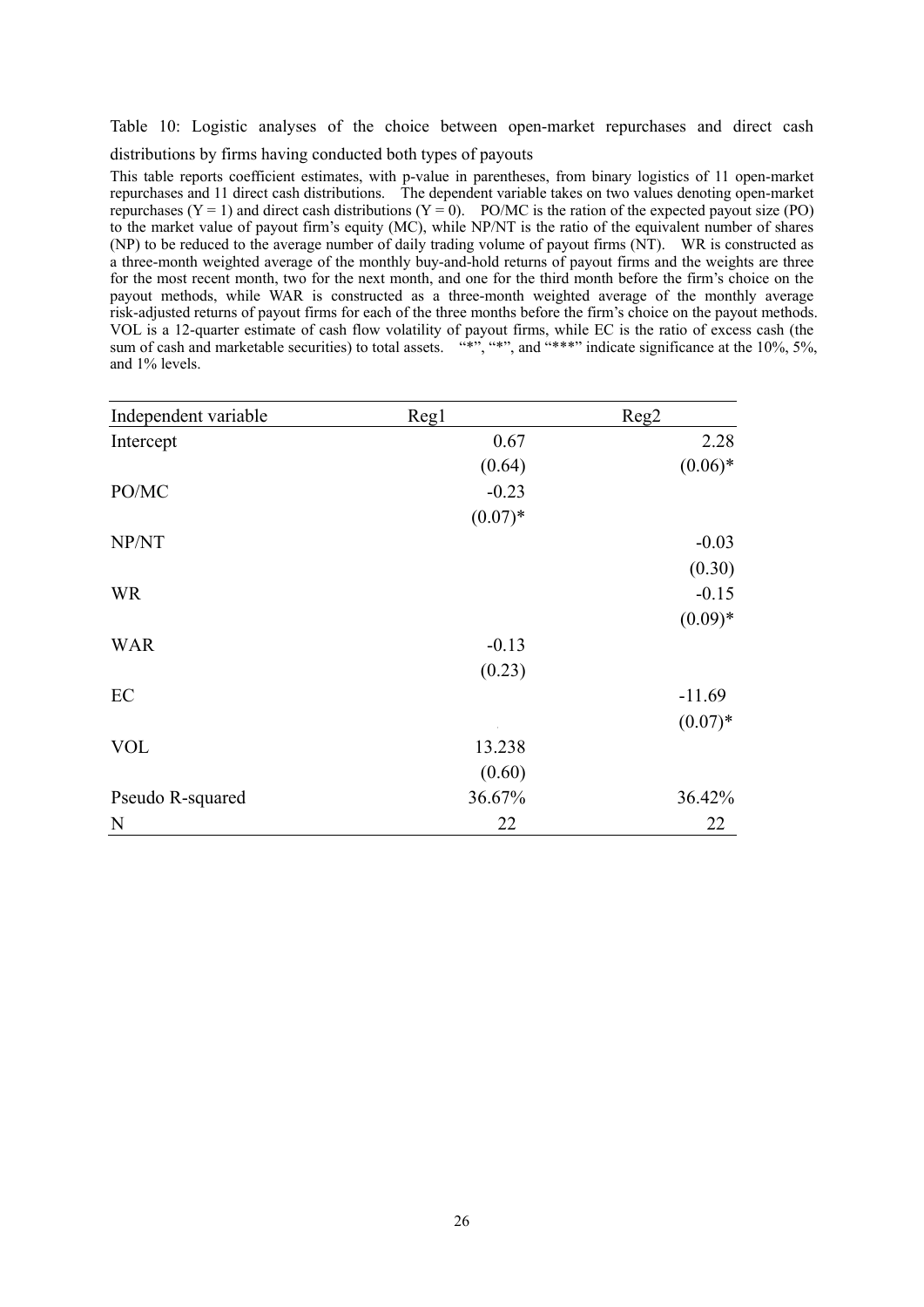References

- 1. Bagwell, L., 1992, "Dutch auction repurchases: An analysis of shareholder heterogeneity," *Journal of Finance* 47, 71-140.
- 2. Brickley, J., 1983, "Shareholder wealth, information signaling, and the specially designated dividend: An empirical study," *Journal of Financial Economics*, 12, 187-209.
- 3. Comment, R., and G. Jarrell, 1991, "The relative power of Dutch-auction and fixed-price self-tender offers and open market share repurchases," *Journal of Finance* 46, 1243-1271.
- 4. DeAngelo, H., L. DeAngelo, and D. Skinner, 2000, "Special dividends and the evolution of dividend signaling," *Journal of Financial Economics*, 57, 309-354.
- 5. DeAngelo, H., L. DeAngelo, and D. Skinner, 2008, "Corporate payout policy," *Foundations and Trends in Finance* 3, 95-287.
- 6. Hardford, J., S. A. Mansi, and W. F. Maxwell, 2008, "Corporate governance and firm cash holdings in the US," *Journal of financial economics 87, 535-555.*
- 7. Guay, W., and J. Harford, 2000, "The cash-flow permanence and information content of dividend increases versus repurchases," *Journal of Financial Economics* 57, 385-415.
- 8. Hodrick, L., 1999, "Does stock price elasticity affect corporate financial decisions?" *Journal of Financial Economics* 52, 225-256.
- 9. Howe, K., J. He, and G. Kao, 1992, "One-time cash flow announcements and free cash-flow theory: Share repurchases and special dividends," *Journal of Finance* 47, 1963-1975.
- 10. Ikenberry, D., J. Lakonishok, and T. Vermaelen, 1995, "Market underreaction to open market share repurchases," *Journal of Financial Economics*39, 181-208.
- 11. Jagannathan, M., C. P. Stephens, and M. S. Weisbach, 2000, "Financial flexibility and the choice between dividends and stock repurchases," *Journal of Financial Economics* 57, 355-384.
- 12. Jensen, M. C., 1986, "Agency costs of free cash flow, corporate finance, and takeovers," *American Economic Review*76, 323–329.
- 13. Lang, L., and R. Litzenberger, 1989, "Dividend announcements: Cash flow signaling vs. free cash flow hypothesis," *Journal of Financial Economics*24, 181-192.
- 14. Miller, M., and F. Modigliani, 1961, "Dividend policy, growth, and the valuation of shares," *Journal of Business*, 34, 411-433.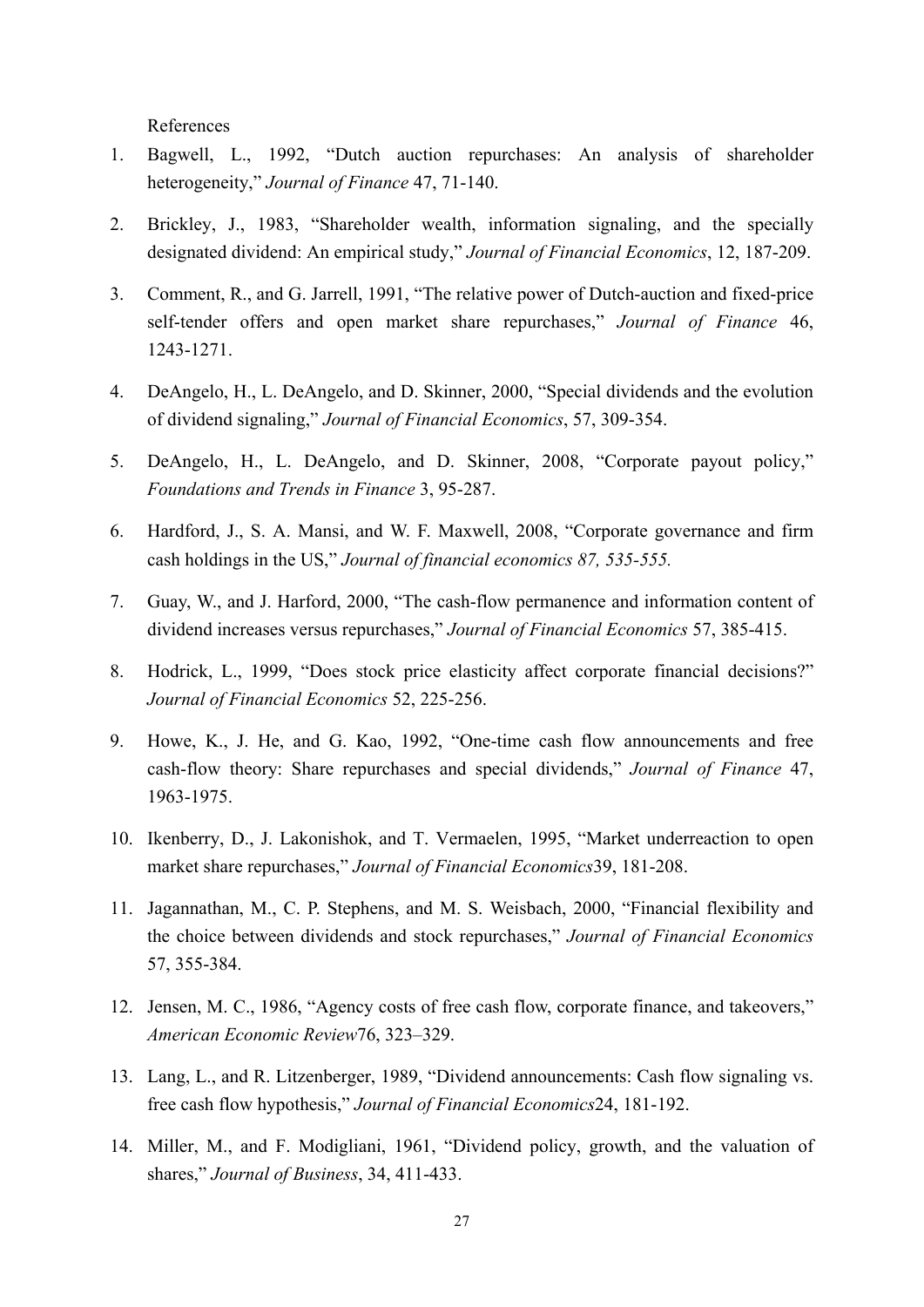- 15. Oded, J., 2005, "Why do firms announce open-market repurchase programs?" *Review of Financial Studies* 18, 271-300.
- 16. Oded, J., 2008, "Payout policy, financial flexibility, and agency costs of free cash flow," Working paper, Boston University, Boston, MA.
- 17. Peyer, U., and T. Vermaelen, 2009, "The nature and persistence of buyback anomalies," *Review of Financial Studies* 22, 1693-1746.
- 18. Skinner, D., 2008, "The evolving relation between earnings, dividends, and stock repurchases," *Journal of Financial Economics* 87, 582-609.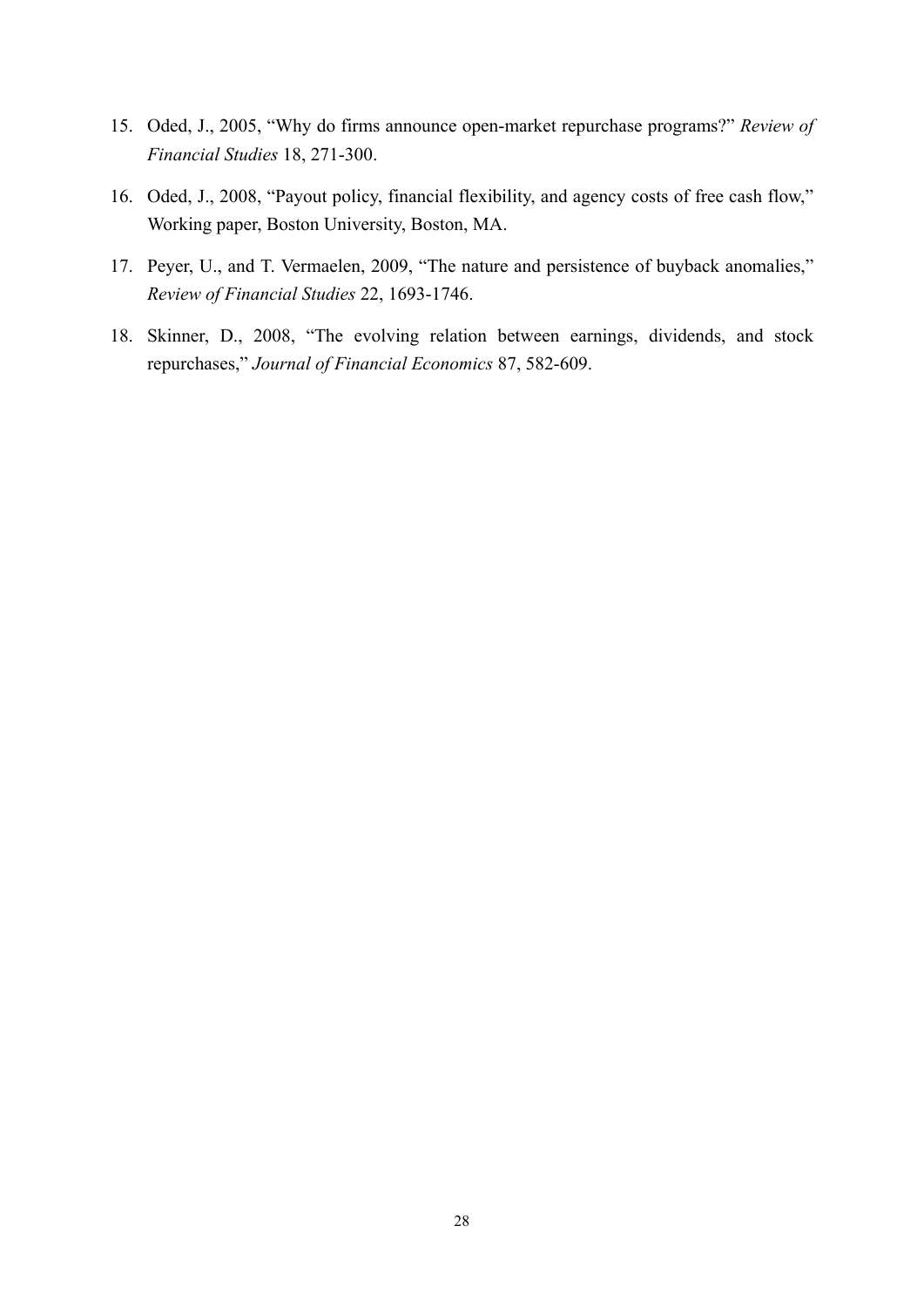# 國科會補助專題研究計畫成果報告自評表

請就研究內容與原計畫相符程度、達成預期目標情況、研究成果之學術或應用價 值(簡要敘述成果所代表之意義、價值、影響或進一步發展之可能性)、是否適 合在學術期刊發表或申請專利、主要發現或其他有關價值等,作一綜合評估。

| 1. 請就研究內容與原計畫相符程度、達成預期目標情況作一綜合評估                |
|-------------------------------------------------|
| 達成目標                                            |
| 未達成目標 (請說明,以100字為限)                             |
| 實驗失敗                                            |
| 因故實驗中斷                                          |
| 其他原因<br>$\perp$                                 |
| 說明:                                             |
|                                                 |
|                                                 |
| 2. 研究成果在學術期刊發表或申請專利等情形:                         |
| 論文:□已發表 ■未發表之文稿 □撰寫中 □無                         |
| 專利:□已獲得 □申請中 □無                                 |
| 技轉:□已技轉 □洽談中 □無                                 |
| 其他: (以100字為限)                                   |
|                                                 |
|                                                 |
| 3. 請依學術成就、技術創新、社會影響等方面,評估研究成果之學術或應用價            |
| 值 (簡要敘述成果所代表之意義、價值、影響或進一步發展之可能性) (以<br>500 字為限) |
|                                                 |
| 本篇探討台灣上市櫃公司對於資本減資方式的選擇依據,並提出三大假                 |
| 說:股票供給無彈性假說、擇時假說、與彈性假說。利用此三大假說來說明               |
| 減資公司在現金減資與股票購回之間的決策依據。實證發現當減資規模愈                |
| 大,減資公司愈傾向採用現金減資,此現象符合股票供給無彈性假說。此外,              |
| 公司對於減資方式的決策會受到公司股價的影響,顯著支持擇時假說。                 |
|                                                 |
|                                                 |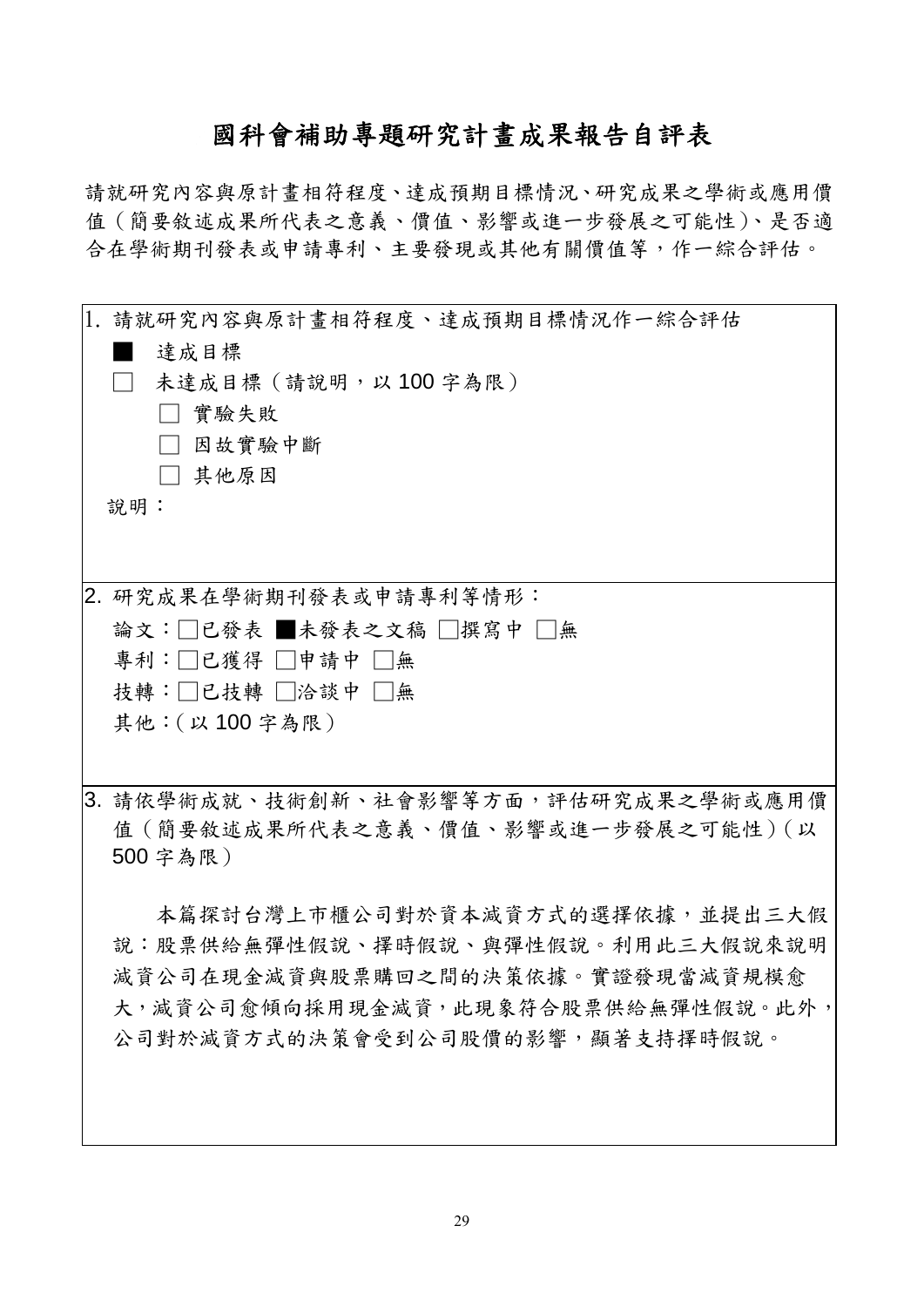# 國科會補助計畫衍生研發成果推廣資料表

日期:2011/09/08

|         | 計畫名稱:現金減資與庫藏股減資之比較:決定因素與宣告效果 |          |  |  |  |
|---------|------------------------------|----------|--|--|--|
| 國科會補助計畫 | 計畫主持人: 徐燕山                   |          |  |  |  |
|         | 計畫編號: 99-2410-H-004-082-     | 學門領域: 財務 |  |  |  |
|         |                              |          |  |  |  |
|         | 無研發成果推廣資料                    |          |  |  |  |
|         |                              |          |  |  |  |
|         |                              |          |  |  |  |
|         |                              |          |  |  |  |
|         |                              |          |  |  |  |
|         |                              |          |  |  |  |
|         |                              |          |  |  |  |
|         |                              |          |  |  |  |
|         |                              |          |  |  |  |
|         |                              |          |  |  |  |
|         |                              |          |  |  |  |
|         |                              |          |  |  |  |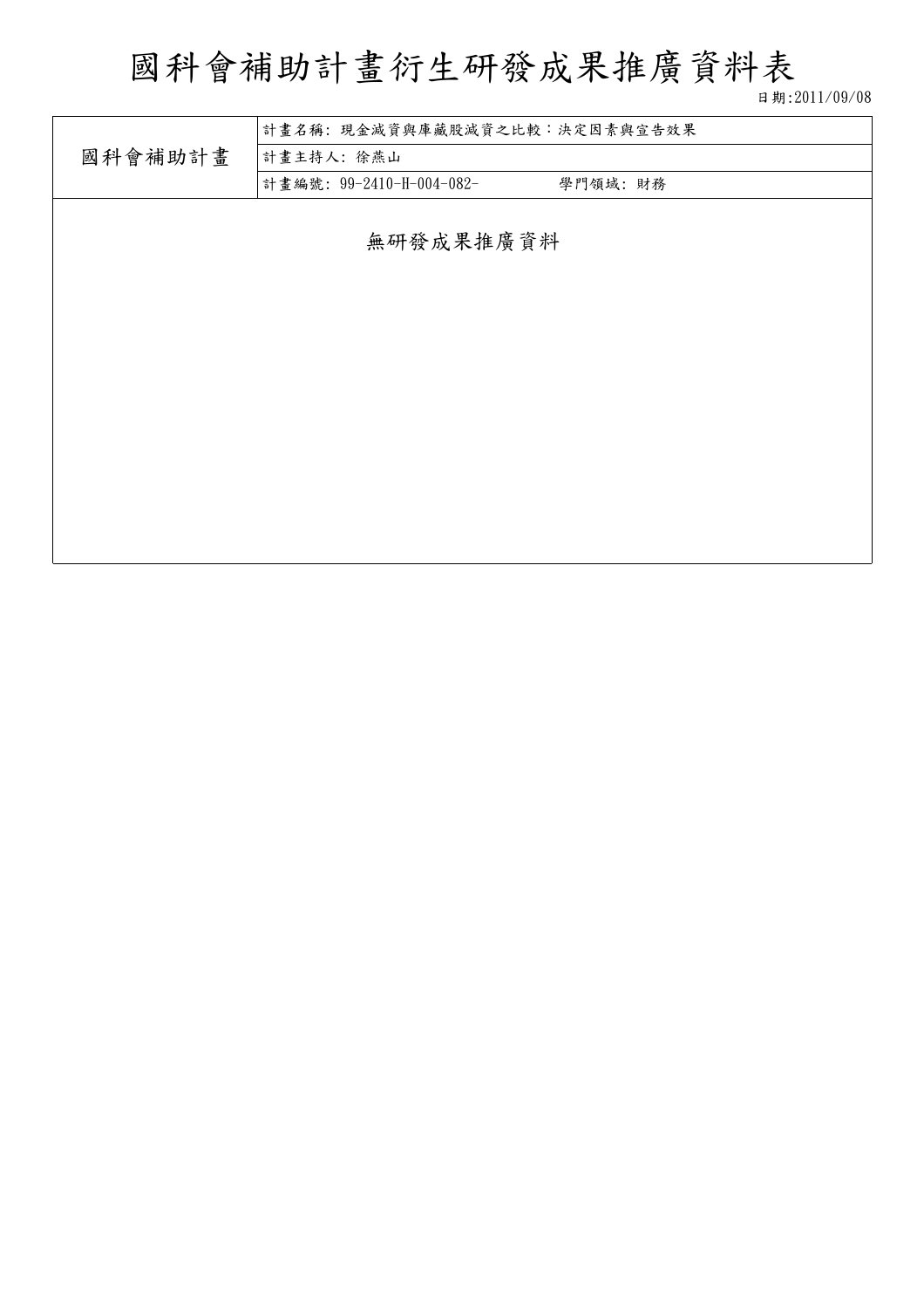99 年度專題研究計畫研究成果彙整表

| 計畫主持人:徐燕山<br>計畫編號: 99-2410-H-004-082- |                     |           |                          |                               |                    |     |                                                       |
|---------------------------------------|---------------------|-----------|--------------------------|-------------------------------|--------------------|-----|-------------------------------------------------------|
| 計畫名稱:現金減資與庫藏股減資之比較:決定因素與宣告效果          |                     |           |                          |                               |                    |     |                                                       |
| 成果項目                                  |                     |           | 實際已達成<br>數 (被接受<br>或已發表) | 量化<br>預期總達成<br>數(含實際已<br>達成數) | 本計畫實<br>際貢獻百<br>分比 | 單位  | 備註 (質化說<br>明:如數個計畫<br>共同成果、成果<br>列為該期刊之<br>封面故事<br>等) |
|                                       |                     | 期刊論文      | $\overline{0}$           | $\overline{0}$                | 100%               |     |                                                       |
|                                       |                     | 研究報告/技術報告 |                          |                               | 100%               | 篇   |                                                       |
|                                       | 論文著作                | 研討會論文     | $\boldsymbol{0}$         | $\overline{0}$                | 100%               |     |                                                       |
|                                       |                     | 專書        | $\boldsymbol{0}$         | $\boldsymbol{0}$              | 100%               |     |                                                       |
|                                       | 專利                  | 申請中件數     | $\overline{0}$           | $\boldsymbol{0}$              | 100%               | 件   |                                                       |
|                                       |                     | 已獲得件數     | $\boldsymbol{0}$         | $\overline{0}$                | 100%               |     |                                                       |
| 國內                                    | 技術移轉                | 件數        | 0                        | $\overline{0}$                | 100%               | 件   |                                                       |
|                                       |                     | 權利金       | $\overline{0}$           | $\boldsymbol{0}$              | 100%               | 千元  |                                                       |
|                                       |                     | 碩士生       | $\boldsymbol{0}$         | $\overline{0}$                | 100%               |     |                                                       |
|                                       | 參與計畫人力 博士生<br>(本國籍) |           | $\theta$                 | $\boldsymbol{0}$              | 100%               | 人次  |                                                       |
|                                       |                     | 博士後研究員    | $\boldsymbol{0}$         | $\overline{0}$                | 100%               |     |                                                       |
|                                       |                     | 專任助理      | $\theta$                 | $\boldsymbol{0}$              | 100%               |     |                                                       |
|                                       | 論文著作                | 期刊論文      | $\overline{0}$           | $\overline{0}$                | 100%               |     |                                                       |
|                                       |                     | 研究報告/技術報告 | $\overline{0}$           | $\boldsymbol{0}$              | 100%               | 篇   |                                                       |
|                                       |                     | 研討會論文     | $\overline{0}$           | $\overline{0}$                | 100%               |     |                                                       |
|                                       |                     | 專書        | $\overline{0}$           | $\boldsymbol{0}$              | 100%               | 章/本 |                                                       |
|                                       | 專利                  | 申請中件數     | 0                        | $\overline{0}$                | 100%               | 件   |                                                       |
| 國外                                    |                     | 已獲得件數     | $\vert 0 \vert$          | $\vert 0 \vert$               | 100%               |     |                                                       |
|                                       | 技術移轉                | 件數        | 0                        | $\boldsymbol{0}$              | 100%               | 件   |                                                       |
|                                       |                     | 權利金       | 0                        | $\vert 0 \vert$               | 100%               | 千元  |                                                       |
|                                       |                     | 碩士生       | 0                        | $\overline{0}$                | 100%               |     |                                                       |
|                                       | 參與計畫人力              | 博士生       |                          |                               | 100%               |     |                                                       |
|                                       | (外國籍)               | 博士後研究員    | $\boldsymbol{0}$         | $\overline{0}$                | 100%               | 人次  |                                                       |
|                                       |                     | 專任助理      | $\boldsymbol{0}$         | $\boldsymbol{0}$              | $100\%$            |     |                                                       |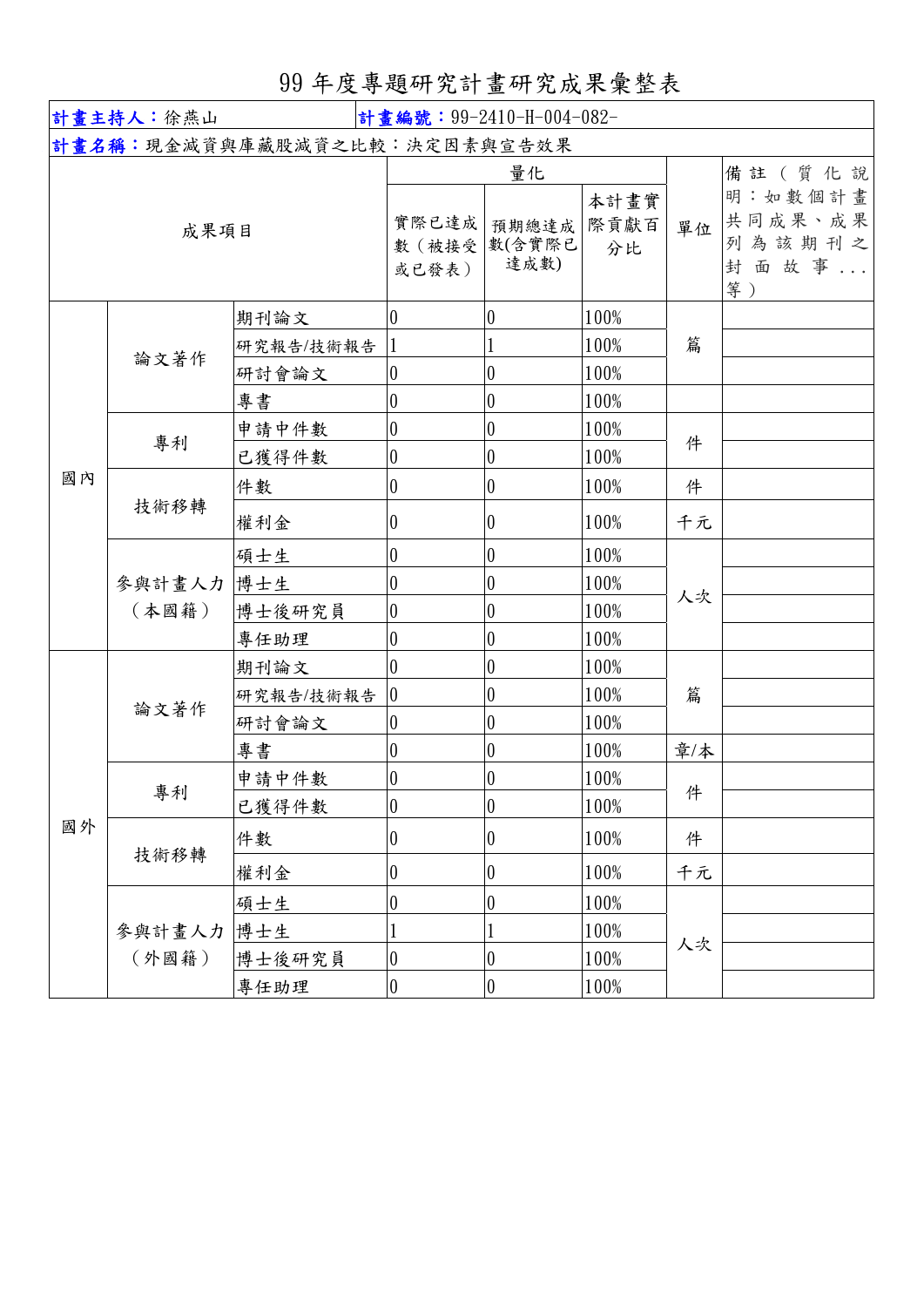|            | 無      |    |           |
|------------|--------|----|-----------|
| 其他成果       |        |    |           |
| (無法以量化表達之成 |        |    |           |
| 果如辦理學術活動、獲 |        |    |           |
| 得獎項、重要國際合  |        |    |           |
| 作、研究成果國際影響 |        |    |           |
| 力及其他協助產業技  |        |    |           |
| 術發展之具體效益事  |        |    |           |
| 項等,請以文字敘述填 |        |    |           |
| 列。)        |        |    |           |
|            |        |    |           |
|            | よ 田 セロ | 旦儿 | 力幼老士穴址所结决 |

|        | 成果項目            | 量化 | 名稱或內容性質簡述 |
|--------|-----------------|----|-----------|
| 科      | 測驗工具(含質性與量性)    |    |           |
| 教      | 課程/模組           |    |           |
| 處      | 電腦及網路系統或工具      |    |           |
| 計<br>畫 | 教材              |    |           |
| 加      | 舉辦之活動/競賽        |    |           |
| 填      | 研討會/工作坊         |    |           |
| 項      | 電子報、網站          |    |           |
| 目      | 計畫成果推廣之參與(閱聽)人數 |    |           |